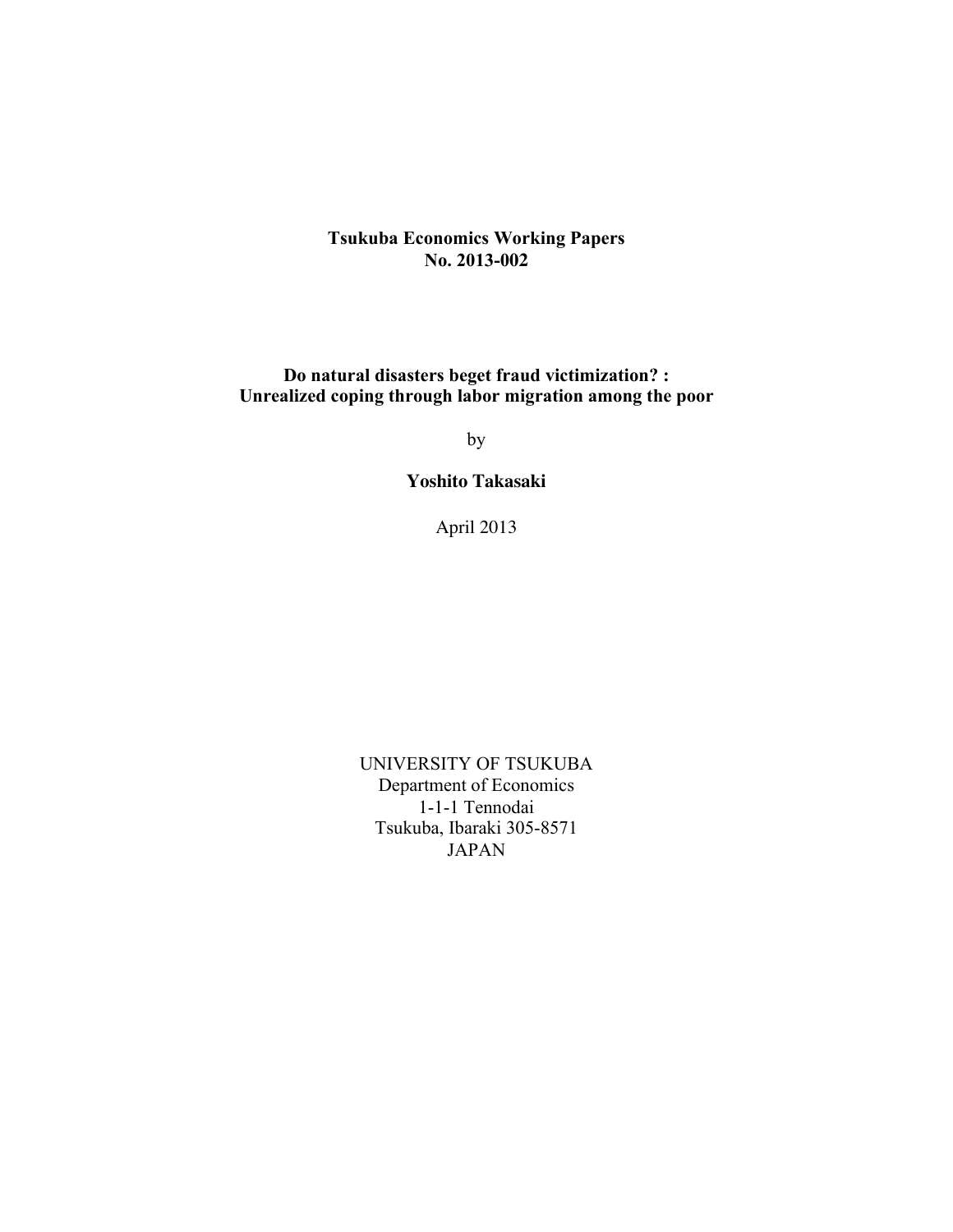# **Do natural disasters beget fraud victimization?: Unrealized coping through labor migration among the poor**

**Yoshito Takasaki**\* University of Tsukuba

April 28, 2013

## **Acknowledgements**

<span id="page-1-0"></span>I wish to thank my field team – Jonati Torocake, Viliame Manavure, Viliame Lomaloma, and 16 enumerators – for their advice, enthusiasm, and exceptional efforts on behalf of this project. Special thanks are owed to the Fijians of the region who so willingly participated in the survey. The Cakaudrove Provincial Office in Fiji offered valuable institutional support. This research has been made possible through support provided by the Sumitomo Foundation, the Japan Society for the Promotion of Science, and the Ministry of Education, Culture, Sports, Science and Technology in Japan. Any errors of interpretation are solely the author's responsibility.

\*Corresponding author. Faculty of Humanities and Social Sciences, University of Tsukuba, 1-1- 1 Tennodai, Tsukuba, Ibaraki 305-8571 Japan, Tel./fax: +81 29 853 6280. E-mail address: takasaki@sk.tsukuba.ac.jp.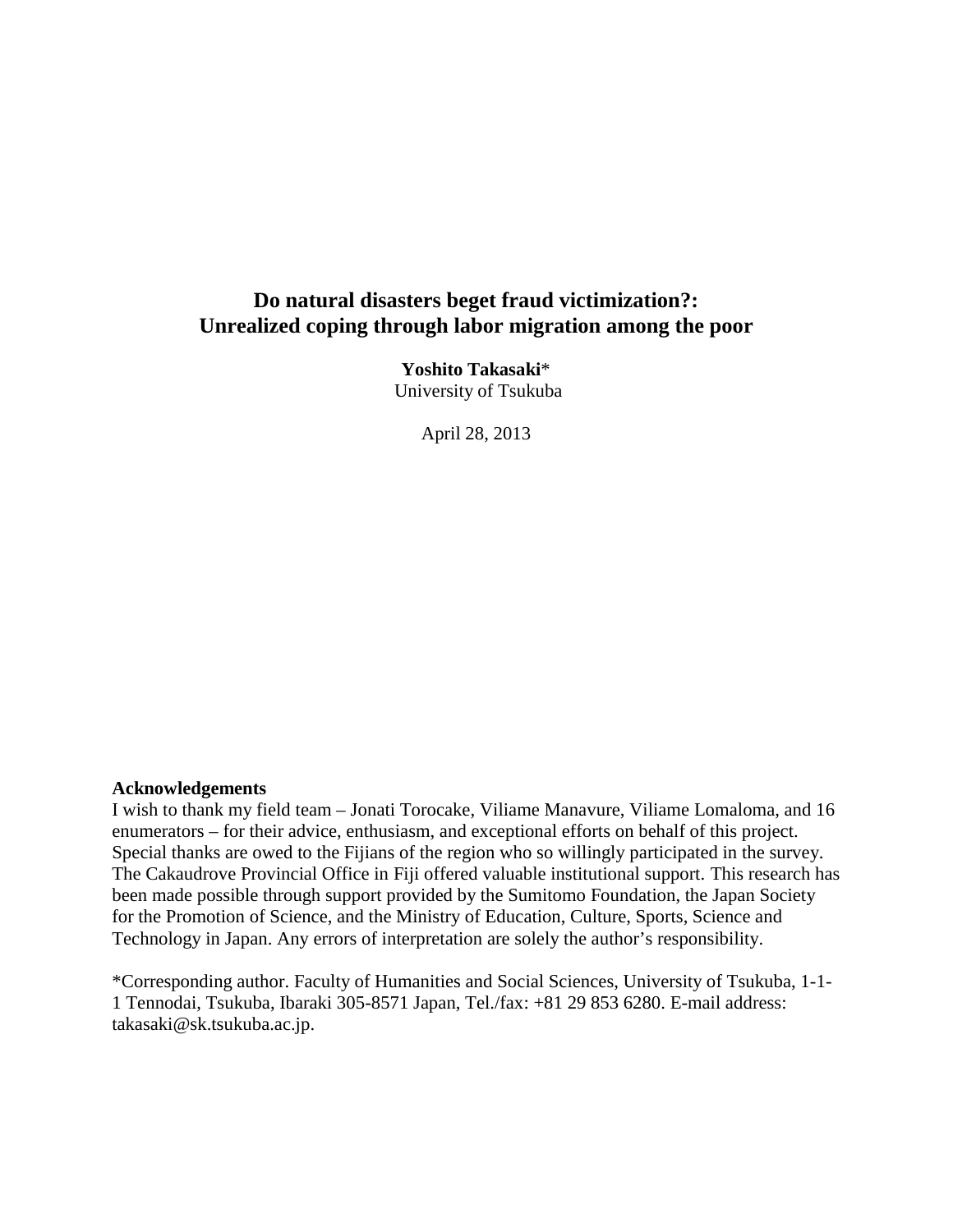## **Do natural disasters beget fraud victimization?: Unrealized coping through labor migration among the poor**

### **Abstract**

Although international remittances are important insurance against natural disasters in developing countries, fraud is a pitfall of international labor migration. This paper addresses an unexplored question about the disaster-fraud nexus: Do natural disasters beget fraud victimization among the poor as they seek labor migration for coping? I exploit a natural experiment: Two years after a cyclone, a huge number of Fijian males were defrauded of application fees for labor migration to the Middle East in 2005. My household survey data, which by chance I collected before the fraudulence was noticed, are free from underreporting/misreporting out of embarrassment. Controlling for the endogeneity of household housing damage reveals that housing damage strongly increases individual member's job application that later turned out to be fraud victimization. Households resort to high-risk, highreturn labor migration because their domestic coping options are constrained by their labor endowment.

**Keywords:** labor migration; fraud victimization; natural disaster; risk coping; poverty; Fiji **JEL classification:** K42; O15; Q54

## **1. Introduction**

International labor migration and remittances play important roles in many developing countries (e.g., [Lucas and Stark 1985;](#page-18-0) [Taylor 1999;](#page-19-0) [Adams and John 2003;](#page-17-0) [Hanson 2010\)](#page-18-1). In particular, international remittances can play a significant insurance role as both an ex ante strategy (e.g., [Rosenzweig and Stark 1989;](#page-19-1) [Paulson 1994;](#page-19-2) [Amuedo-Dorantes and Pozo 2006\)](#page-17-1) and an ex post strategy (e.g., [de la Briere et al. 2002;](#page-18-2) [Gubert 2002;](#page-18-3) [Halliday 2006;](#page-18-4) [Yang and Choi](#page-20-0)  [2007\)](#page-20-0). This is especially so for major covariate shocks, such as natural disasters, because local risk sharing is weak or even nonexistent, because disaster shocks greatly reduce pooled resources that can be shared. Using country panel data, Yang [\(2008\)](#page-19-3) shows that migrants' remittances strongly respond to hurricane damages in developing countries. Poor populations in rural developing areas are especially vulnerable to increasingly frequent and extreme weather events, as they rely heavily on weather-dependent livelihood activities, such as agriculture, livestock, and fishery (e.g., [Adger et al. 2003;](#page-17-2) [Pelling 2003;](#page-19-4) [Eriksen and O'Brien 2007;](#page-18-5) [Sawada 2007;](#page-19-5)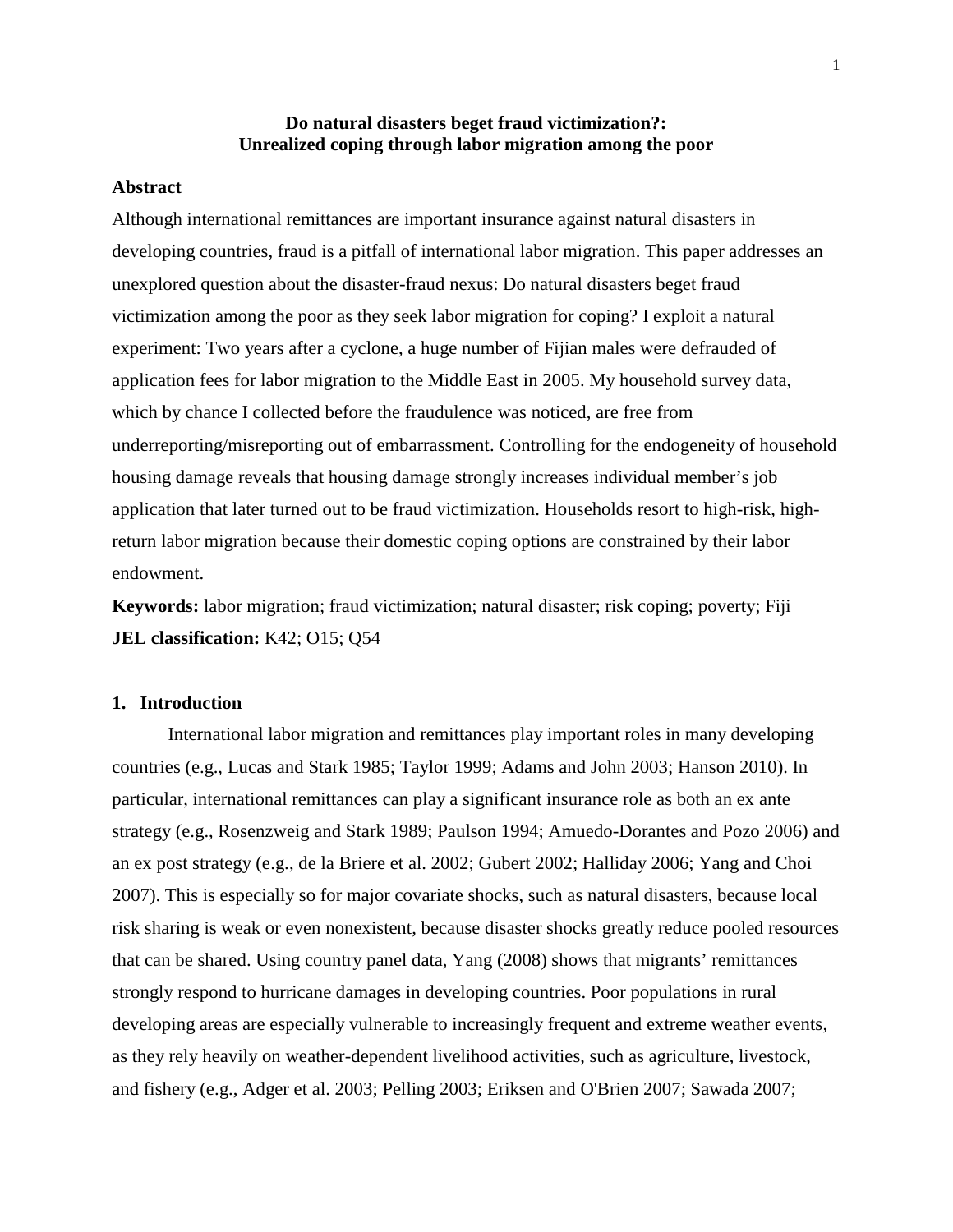[Strömberg 2007\)](#page-19-6), and international remittances are expected to play an increasing role as insurance among them [\(Marchiori and Schumacher 2011 theoretically show that climate change](#page-18-6)  [increases international migration\)](#page-18-6).

A pitfall in international labor migration, especially from developing countries, is fraud: Many labor migrants rely on recruitment agencies having information about and market power in foreign job markets, and their potential for fraud and abuse has been noted [\(World Bank 2006b\)](#page-19-7). All that is known about recruitment agencies' fraud, however, is based on anecdotal evidence and limited case studies.<sup>[1](#page-1-0)</sup> As far as I know, no survey on victimization of recruitment fraud – the scamming of people seeking, not performing, employment  $-$  exists.<sup>[2](#page-3-0)</sup> More broadly, most extant crime and victim studies in developing areas (including those discussed below) focus on violent and property crimes, and the literature virtually ignores fraud and fraud victimization among poor populations (some Living Standard Measurement Surveys of the World Bank, for example, cover crime victimization, but not fraud victimization). This paper addresses an important question about the disaster-fraud nexus that has not yet explored in the literature: Do natural disasters beget fraud victimization among the poor as they seek labor migration to cope with disaster shocks? If so, private risk coping is a channel for fraud victimization among the poor, and through this channel, natural disasters exacerbate the pitfalls of international labor migration.

A major challenge in fraud studies is that victim data are potentially underreported and/or misreported out of embarrassment. Victims of white-collar crimes, as well as some other crimes such as sexual assault, are reluctant to report the incidents [\(Ennis 1967\)](#page-18-7): Many victims "often are viewed with a mixture of skepticism, suspicion, and disbelief, and viewed as unworthy of

 $1$  In their study of Sri Lankan labor migrants to the Middle East in the mid-1980s, Eelens and Speckmann [\(1990, p319\)](#page-18-8) mention the prevalence of fraudulent recruitment agencies: "Almost weekly, serious cases of fraud by bogus agents are reported in the local newspapers. Frequently, these types of agents promise the prospective migrants foreign employment, collect the fees and they disappear. Cases are known in which a single fraudulent agent cheated several hundreds would-be migrants. Although the Sri Lanka Fraud Bureau has taken action against such malpractices, many poor people are victims of these unscrupulous individuals." Spaan [\(1994\)](#page-19-8) studies the role of recruitment agencies in Indonesian international migration.

<span id="page-3-1"></span><span id="page-3-0"></span><sup>&</sup>lt;sup>2</sup> The International Crime Victim Survey of the United Nations Center for International Crime Prevention, for example, covers only consumer fraud. In developed countries, recruitment fraud in out-migration has received little attention; for example, recruitment fraud is not listed as a common type of fraud in Levi and Burrows's [\(2008\)](#page-18-9) extensive study of available fraud data in the United Kingdom.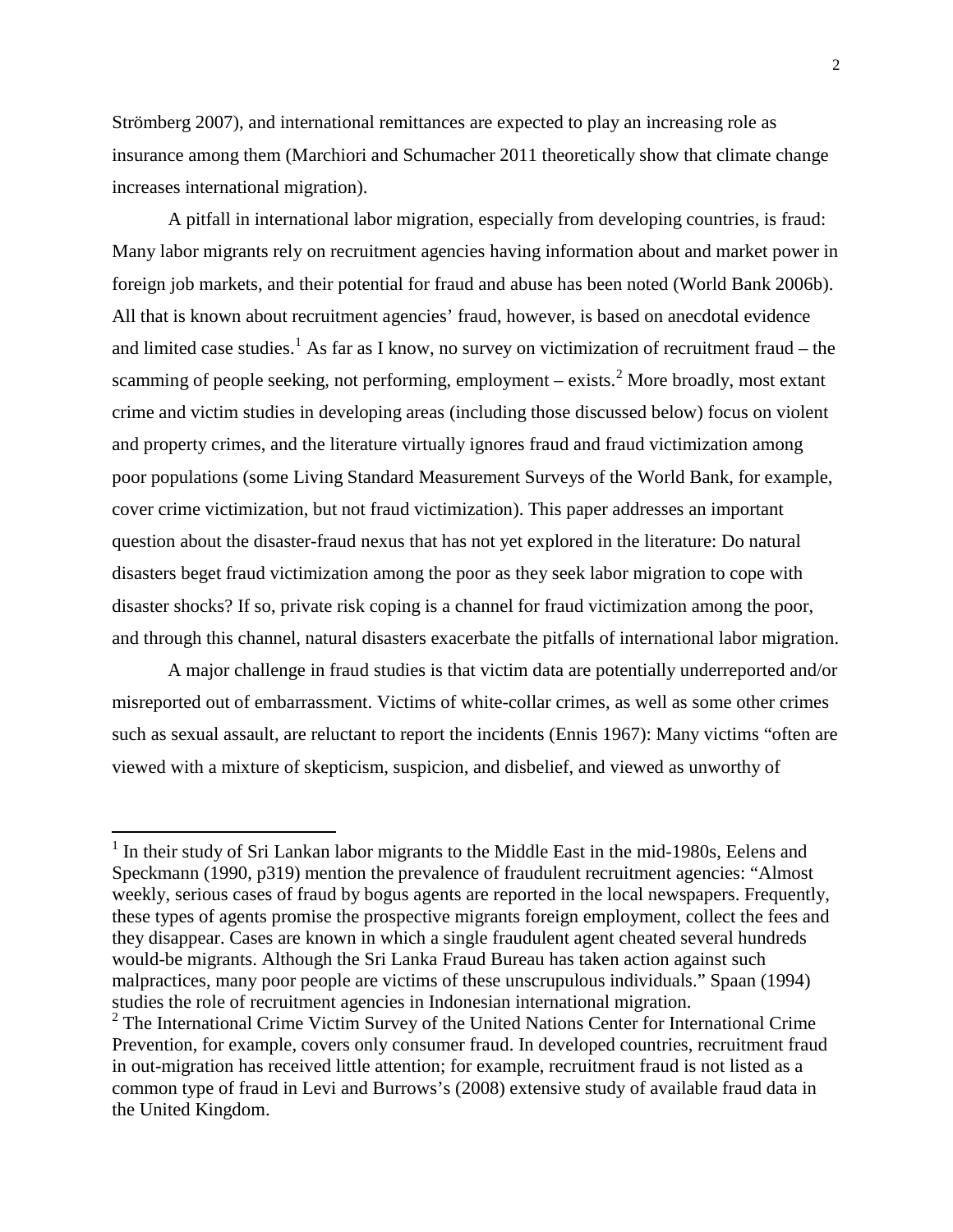society's protection" [\(Walsh and Schram 1980, pp. 46-47\)](#page-19-9).<sup>[3](#page-3-1)</sup> Distinct from conventional fraudvictim data gathered after the fraudulence is noticed by victims or the public, by chance I conducted a household survey before fraud victims and non-victims became aware of the fraudulence of a recruitment agency (discussed shortly), but after they decided whether or not they would apply for labor migration. In my survey, respondents never manipulate records to cover up (or exaggerate) victimization experiences before they know about them. Thus, I can directly examine people's job applications without relying on information about their victimization experiences, which their decisions later turned out to be.

Recruitment fraud is especially relevant in Pacific island states with small economies, which are often dependent on international labor migrations [\(Bertram 1986;](#page-17-3) [World Bank](#page-19-10)  [2006a\)](#page-19-10). [4](#page-4-0) In 2005, a private recruitment agency defrauded more than 20,000 Fijian males of application fees for labor migration to the Middle East. This large-scale recruitment fraud occurred two years after a tropical cyclone hit part of the country in January 2003, when the region was still in the reconstruction phase. The fraud per se was not necessarily related to the cyclone, because the fraud was prevalent across most of the country, including regions not hit by the cyclone. Exploiting this unique sequence as a natural experiment, I show that household disaster victimization increases individual members' job applications, i.e., ex post fraud victimization. Even though village-level covariate disaster shocks are exogenous to individual households, household-level disaster damage can be correlated with unobserved individual/household heterogeneity affecting job applications (as discussed below). Controlling for the potential endogeneity of household housing damage by using exogenous flood shock as an instrument reveals even stronger coping responses than those otherwise. I then explore why households seek coping through high-risk, high-return labor migration by examining how their coping responses are differentiated by their coping capacity. Only when damage endogeneity is controlled for, results indicate that households resort to labor migration because their domestic coping options are constrained by their labor endowment. Thus, the poor's limited coping capacity underlies the risk-coping channel for their post-disaster fraud victimization.

<sup>&</sup>lt;sup>3</sup> In a U.S. national survey conducted in 1991, Titus et al. [\(1995\)](#page-19-11) find that only one third of selfreported consumer-fraud victims report their experiences to the authorities.

<span id="page-4-1"></span><span id="page-4-0"></span><sup>&</sup>lt;sup>4</sup> In contrast with anthropologists' in-depth ethnographic studies, systematic economic works using micro-level survey data are scant in the Pacific region.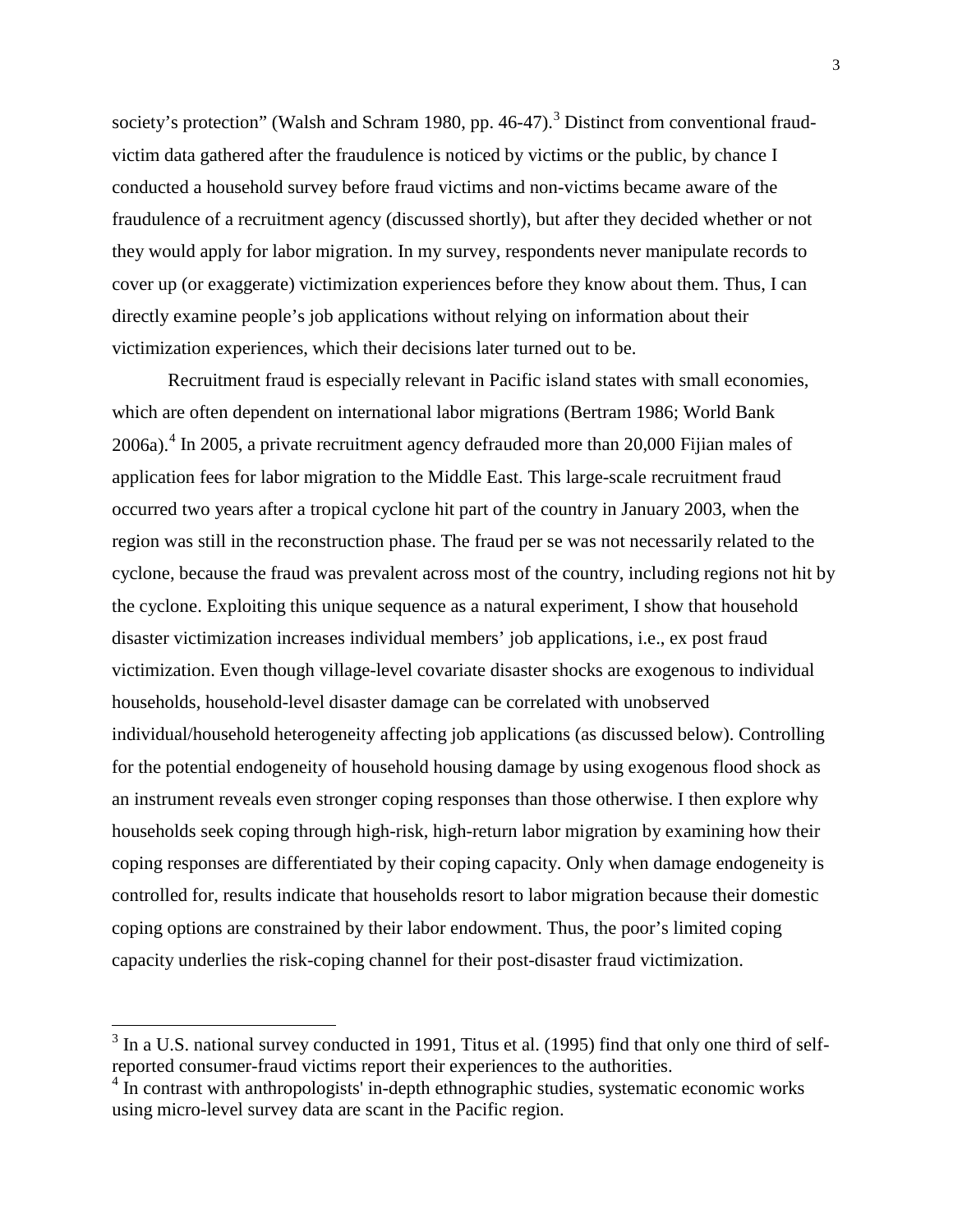The disaster-fraud nexus is related to two lines of literature other than that addressing migration and remittances, as discussed above. First, economists extensively study how poverty and inequality can potentially cause crime, and a growing number of related works have been recently conducted in developing countries (e.g., [Fajnzylber et al. 1998;](#page-18-10) [Bourguignon 2000;](#page-17-4) [Gaviria and Pages 2002\)](#page-18-11). Identifying causality is a central challenge – poverty and crime are jointly determined [\(Ehrlich 1973\)](#page-18-12) and related with unobserved factors. A possible identification strategy is to use shocks as exogenous factors. Miguel [\(2005\)](#page-18-13) examines how the number of murders (of old women) in Tanzanian villages corresponds to rainfall shocks (which determine income) in his reduced-form analysis; Fafchamps and Minten [\(2006\)](#page-18-14) examine how the number of crimes in communes in Madagascar responds to transitory poverty (head count ratio), using the fuel crisis as a natural experiment. Distinct from these studies based on village-/communelevel data, my analysis focuses on individual-/household-level factors and thus can capture heterogeneity according to micro-level coping capacity.<sup>[5](#page-4-1)</sup>

Second, although criminologists have paid increasing attention to abuses and offences in the aftermath of natural disasters (e.g., [Davila et al. 2005;](#page-17-5) [Zahran et al. 2009;](#page-20-1) [Harper and Frailing](#page-18-15)  [2010;](#page-18-15) [Brown 2012;](#page-17-6) [White 2012\)](#page-19-12), especially in the chaotic relief phase (the [worst behaviors of](#page-19-13)  [humankind occur during the crisis, as discussed, for example, by Teh 2008 about the Indian](#page-19-13)  [Ocean tsunami\)](#page-19-13), economic studies on post-disaster crime are very scarce. A growing number of economists examine various impacts of natural disasters, such as education (e.g., [Yamauchi et al.](#page-19-14)  [2009;](#page-19-14) [Sacerdote 2012;](#page-19-15) [Deuchert and Felfe 2013\)](#page-18-16), labor (e.g., [Sarmiento 2007;](#page-19-16) [Belasen and](#page-17-7)  [Polachek 2009\)](#page-17-7), and migration [\(e.g., Boustan et al. 2012\)](#page-17-8), but not crime; in a related study, Leeson and Sobel [\(2008\)](#page-18-17) show that disaster aid increases public corruption across U.S. states [\(Cavallo and Noy 2009;](#page-17-9) [Kellenberg and Mobarak 2011 review macro impacts of natural](#page-18-18)  [disasters\)](#page-18-18). As far as I know, this paper is the first economic study on post-disaster fraud. Fijians' fraud victimization through their coping responses in the reconstruction phase intimates that natural disasters can adversely affect crime and crime victimization in a broader and more persistent way than current criminology research suggests.

<span id="page-5-0"></span> $5$  Some economic works examine crime and conflicts as determinants of migration; using household-level data in Colombia, Rodrigues and Villa [\(2012\)](#page-19-17), for example, show that exposure to kidnap risk increases international labor migrations [\(see also Engel and Ibáñez 2007\)](#page-18-19).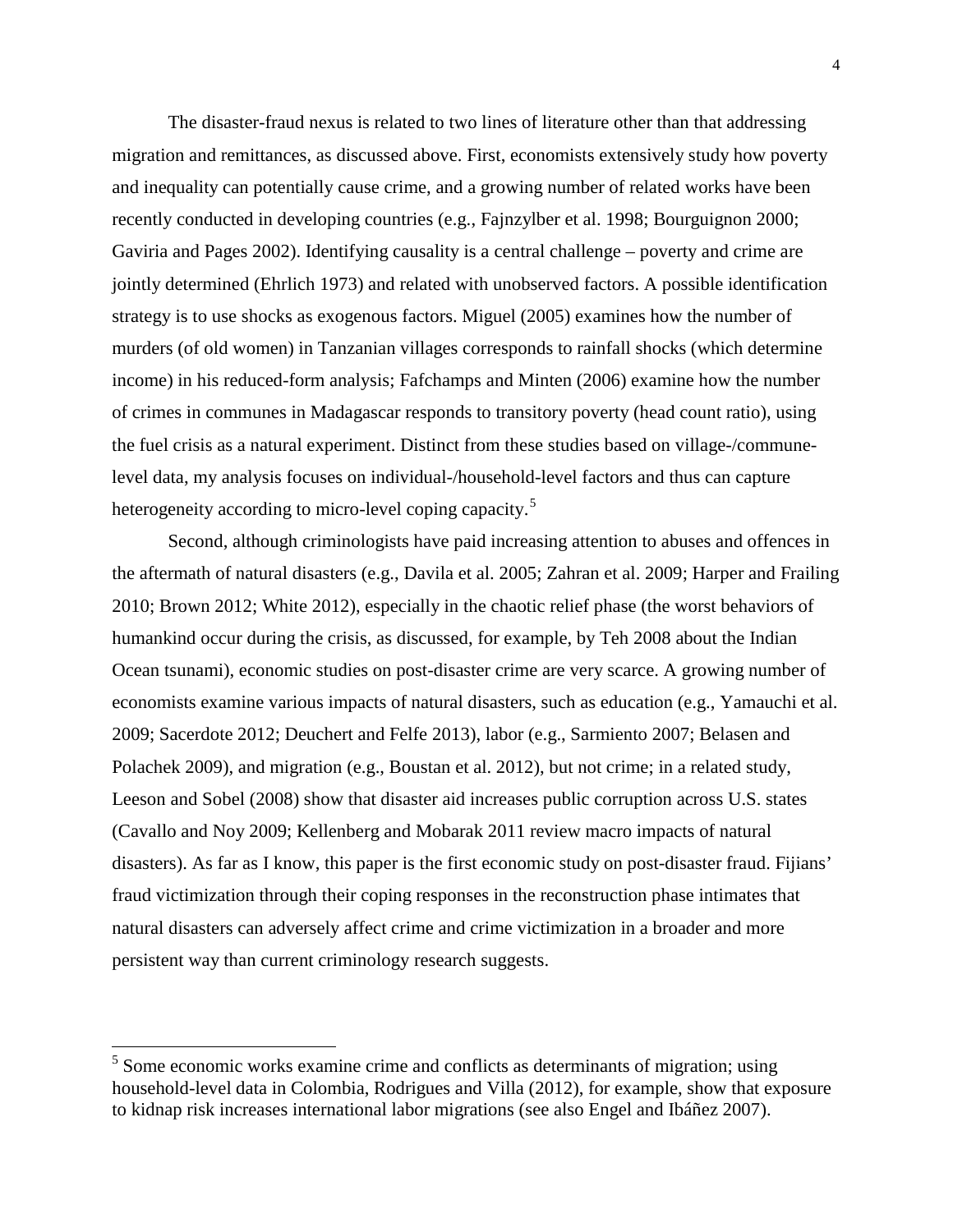The rest of the paper is organized as follows. Section 2 describes the data, the recruitment fraud, and the disaster. Section 3 presents the econometric specification to identify the effects of disaster damage on job applications that later turned out to be fraud victimization, which is followed by the estimation results in Section 4. Section 5 examines the heterogeneous damage effects by individual/household coping capacity. The last section concludes.

### **2. Data, fraud, and disaster**

## *2.1. Fijian kinship and data*

I start with a description of Fijian kinship, which shapes my survey's sampling design and underlies my empirical strategy. Each native Fijian belongs to a lineage of the *vanuayavusa*-*mataqali*-*tokatoka* hierarchy: Vanua consists of several yavusa; yavusa consists of several mataqali; and mataqali consists of several tokatoka [\(Ravuvu 1983\)](#page-19-18). Roughly matching an old district (*tikina*) in the administrative unit, vanua ranges over several villages (*koro*); a village consists of one or a few yavusa, which includes several lower-order units, mataqali, and then tokatoka. These kin groups are of central importance for village governance, ritual, and livelihoods [\(Turner 1992\)](#page-19-19); in particular, rural land is communally owned by mataqali and is privately used; by law it cannot be sold (communal land consists of about 83% of the country's total land).

In June-September 2005, I conducted a household survey among 906 households in 43 native Fijian villages in Cakaudrove Province in the northern region of the country.<sup>[6](#page-5-0)</sup> In each of 16 districts in the province, villages were intentionally chosen to cover distinct environmental and economic conditions. In each village, households were stratified by tokatoka and a combination of individual leadership status (e.g., kin leader) and major asset holdings (e.g., shops) (all tokatoka were sampled); in each stratum, households were randomly sampled (50% of the population in each stratum, on average). The 43 villages in the sample cover 20 vanua, 53 yavusa, 146 mataqali, and 234 tokatoka in total (an average village consists of 3.4 mataqali and

<span id="page-6-0"></span><sup>&</sup>lt;sup>6</sup> The province, consisting of part of Vanua Levu, all of Taveuni, and other small islands, significantly lags behind the main island, Viti Levu, where the state capital, two international airports, and most tourism businesses are situated. Fiji is divided almost evenly between native Fijians and Indo-Fijians. My study focuses on native Fijians. The fraudulent recruitment agency discussed below is staffed by only native Fijians, and its recruitment drive in rural areas covered only native Fijian villages.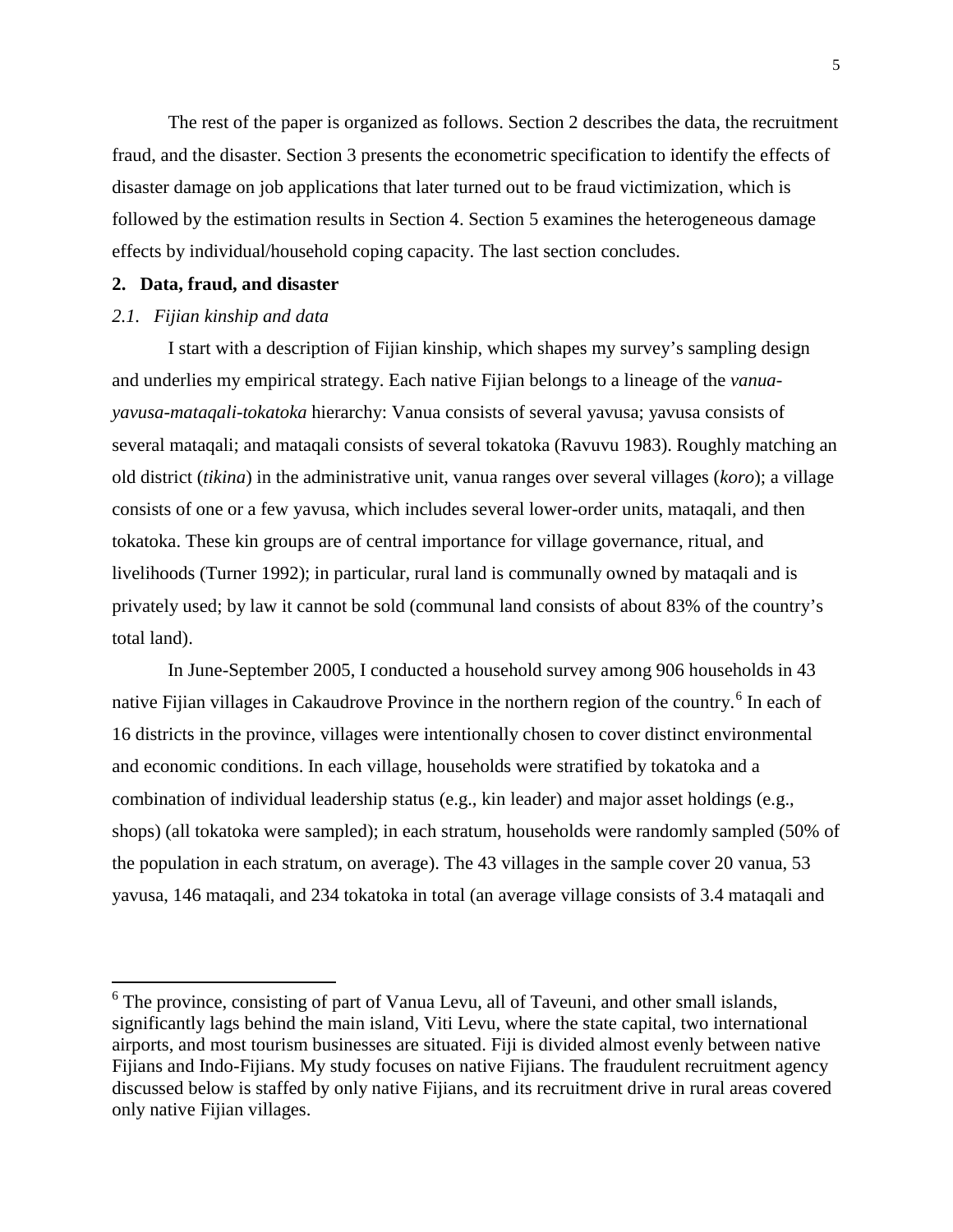5.6 tokatoka, and on average, each mataqali and tokatoka consists of 14 and 8 households, respectively, in the population).<sup>[7](#page-6-0)</sup>

At the time of interviews, the mean monthly total income earned by sample households is F\$1,582, or F\$288 per capita (F\$1 = US\$.60). Virtually all households employ traditional farming practices, using no mechanized equipment or animal traction to produce taro, cassava, coconut, and kava plants. Many households also engage in artisanal fishing and handicraft making. Farming, fishing, and handicraft making, respectively, account for 66%, 11%, and 10% of income earned.

## *2.2. Recruitment fraud*

Since the invasion of Iraq in 2003, U.K.- and U.S.-based private security companies have been seeking personnel for their operations in the Middle East (e.g., delivering supplies to U.S. armed forces in Iraq) [\(MacLellan 2006\)](#page-18-20). Pay is good, but the jobs are dangerous (some casualties have been reported). With a large pool of former army personnel, Fiji has been a major labor supplier. The Fijian government welcomed this movement as a solution for its unemployment (the government was not directly involved). In late 2004 and early 2005, a private Fijian recruitment agency conducted the largest recruitment drive in the country. All males between the ages of 18 and 60 were eligible to apply by paying a fee in advance (applicants were not necessarily promised a job). According to news media, the agency collected US\$2 million fees from at least 20,000 applicants.

The agency's recruitment drive extensively covered Cakaudrove Province. In my survey, village selection was made before I became aware of the recruitment drive, and the recruitment drive did not affect the household sampling design, as discussed above. While I was pretesting the questionnaires in May 2005, I first noticed the unusual recruitment drive and quickly added questions about job applications. I was not very suspicious about potential fraudulence, and during interviews several months after people's application decisions, respondents were still unaware of the fraudulence. Right after the survey was completed, news media started to report its fraudulence, as a huge number of applicants got neither a job nor a refund. At that time, the agency's director had already left the country.

#### *2.3. Fraud victimization*

<span id="page-7-0"></span><sup>&</sup>lt;sup>7</sup> Marriage across different kin groups in the village or different villages is common, and this paper focuses on the kin groups to which households currently belong.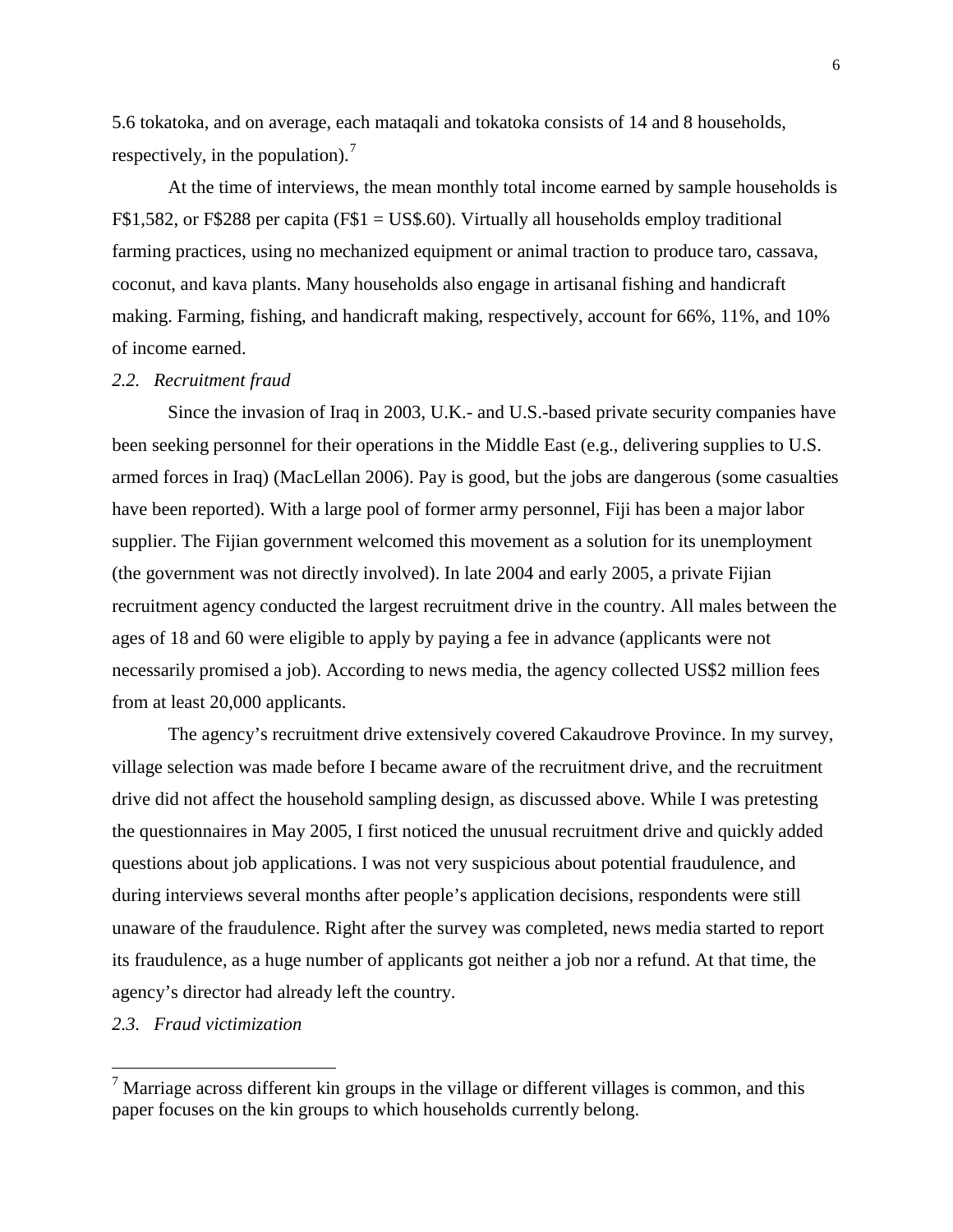The empirical analysis covers 1,239 males aged between 18 and 60, who were eligible for the jobs offered by the recruitment agency; this sample includes 783 households (87% of the whole sample) – with complete data on the damage caused by the cyclone in January 2003, discussed shortly – in all 43 sample villages. Although the agency's recruitment drive did not cover all villages in the region, all eligible individuals are effectively attempted victims, because people in villages not covered by the recruitment drive were privately informed of the job opportunity.[8](#page-7-0) No respondents had difficulty in answering questions about their job applications; 19% of eligible individuals (27% of households with eligible members, or 23% of the whole sample) applied. Most application decisions were made in early 2005, i.e., at least two years after the cyclone. Although 36% of households with eligible members have more than one eligible individual, only one application was made by over 90% of households with an applicant(s); that is, in most cases, each household selected one migrant laborer, indicating that migration is a collective family decision.

To apply, an average applicant spent F\$230, and an average victimized household spent F\$242 (close to the mean monthly per-capita income). This amount includes application fees and all other related expenses, especially for transportation; to file an application, applicants travelled to the recruitment agency's office in the biggest town in the province, and many revisited to check their status.

### *2.4. Disaster and aid*

<span id="page-8-0"></span>On 13 January 2003, Cyclone Ami swept over the northern and eastern regions of the country; Ami was the only cyclone in the northern region from 1991 through 2005 [\(McKenzie et](#page-18-21)  [al. 2005\)](#page-18-21). According to respondents' subjective assessments, about 64% of residents' dwellings – a main house and/or free-standing units, such as the kitchen, shower, and toilet (not all households have such units, as these facilities are often located inside the main house) – were damaged (henceforth *disaster victims*), and the mean value of total housing damage in the whole sample was about F\$1,100 (the descriptive statistics of housing damage and aid among all households in the sample, including those with no members eligible for the job, are very similar

 $8$  Since which villages in the sample were directly covered is unknown, I cannot examine the targeting of fraud; the month when fraud attempt was made – directly or indirectly – is not known, either.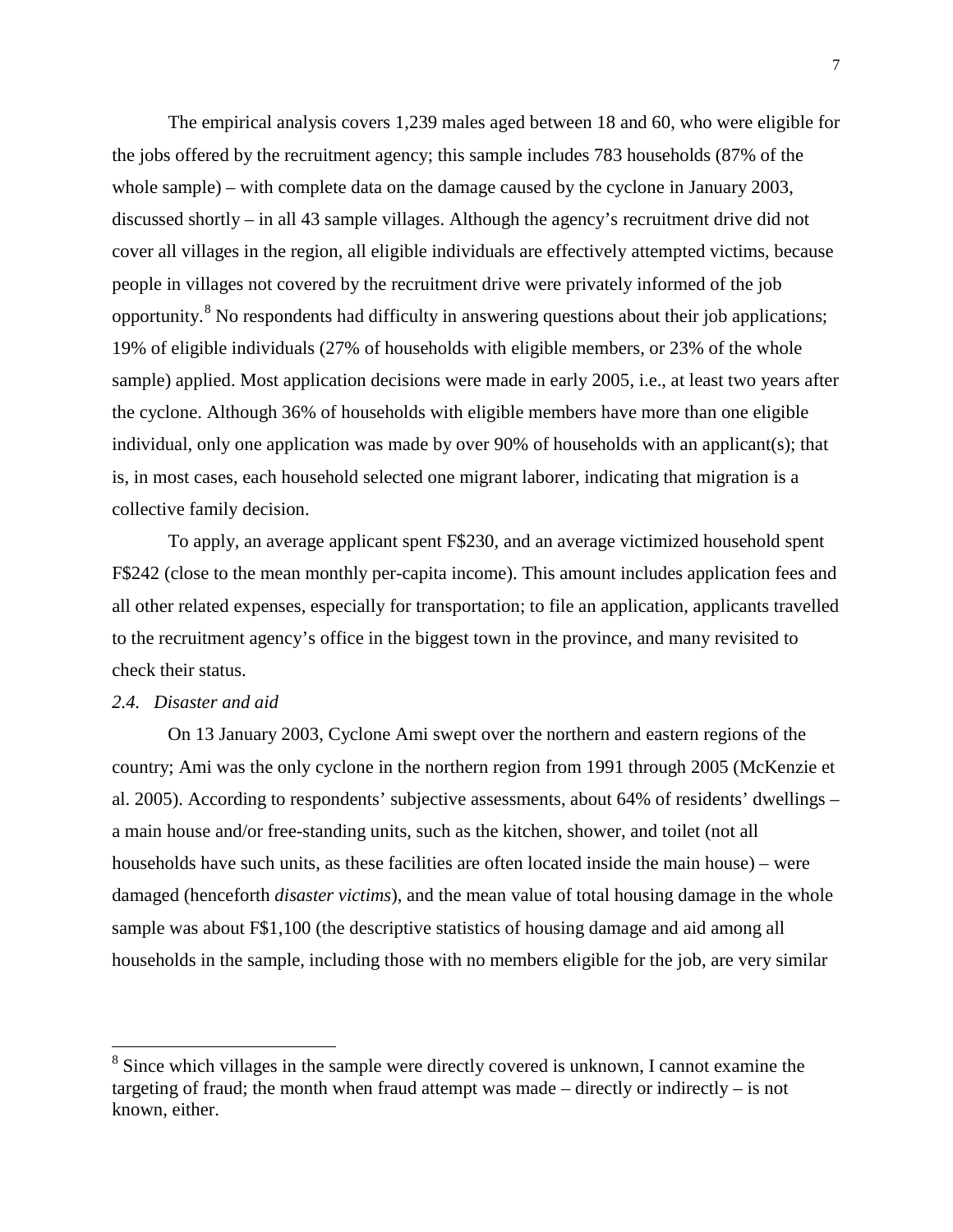to those discussed here). The cyclone caused no casualties, and permanent migration was virtually nonexistent in its aftermath.

The provision of emergency relief [\(see Takasaki 2011b for details\)](#page-19-20) was followed by housing reconstruction programs. About one quarter of households received construction materials (henceforth *aid recipients*), and the mean amount received in the whole sample was almost F\$700. Although almost all aid recipients were disaster victims (i.e., virtually no leakage), about 40% of disaster victims were aid recipients (i.e., large under-coverage), and aid was strongly targeted on the value of housing damage [\(Takasaki 2011a\)](#page-19-21). Although aid was most commonly received in 2004, i.e., before job application decisions were made, a significant proportion of full construction materials was provisioned in 2005, i.e., during or after job application decisions were made; in particular, although about 23% of recipients received aid in 2005, 42% of the amount was provisioned then. Although there was at least one disaster victim in each village, a few villages had no aid recipients. Post-disaster antisocial or conflict behavior was not reported in the region.

## *2.5. Disaster vs. fraud victimization*

This sub-section provides descriptive evidence for the damage effects on job applications, or equivalently ex post fraud victimization, and the potential role of disaster aid in mitigating such damage effects. First, if housing damage increases fraud victimization, we would expect that job applications are more common among disaster victims than non-victims and housing damage is more common and larger among job applicants than non-applicants. Supporting results are found for job application (9% difference) and the incidence of housing damage (14% difference), though there is no significant difference in the value of housing damage by job application (see panels A and C of Table 1). Next, if housing aid decreases fraud victimization, we would expect that job applications are less common among aid recipients than non-recipients among disaster victims, and housing aid is less common and smaller among job applicants than non-applicants. No supportive results are found regardless of the timing of aid: None of these differences are significantly different from 0 at conventional levels (see panels B and C, the former of which reports results for aid in 2003-04; those for aid in 2003-05 are very similar).

#### **3. Econometric specification**

I start with the following reduced-form specification:

$$
y_1 = \alpha + \beta y_2 + \gamma x + V + u \tag{1}
$$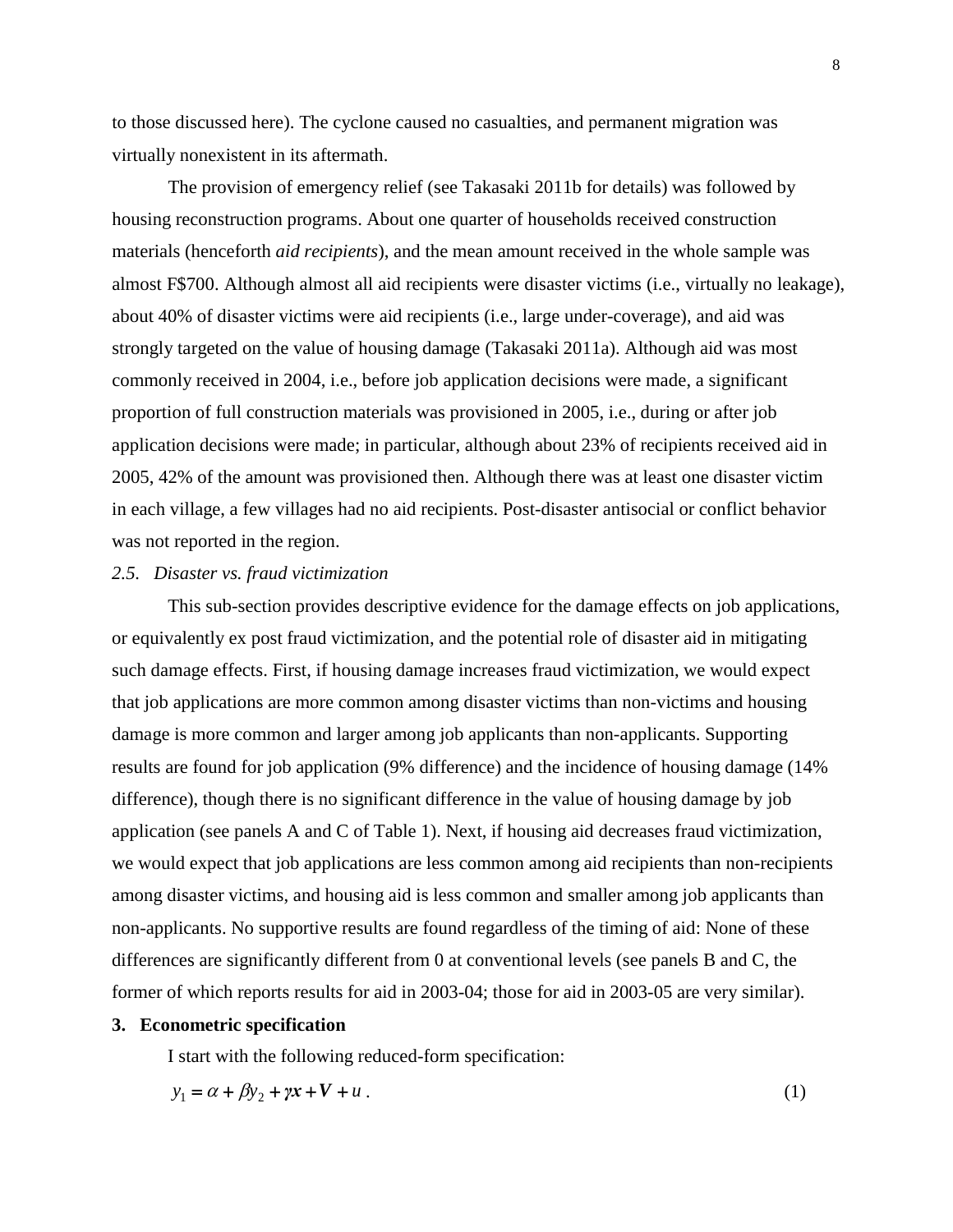where  $y_1$  is a dummy variable for individual job application (i.e., ex post fraud victimization);  $y_2$ is a dummy variable for housing damage; *x* is a vector of exogenous individual and household controls (defined below); *V* is a vector of village dummies; and *u* is an error term. I consider disaster aid as an additional determinant in the next section. Village dummies fully control for village-level factors affecting job applications, such as distance to the recruitment agency's office and local labor-market conditions, as well as village-level covariate disaster shocks and aid supply. Equation (1) is estimated by Ordinary Least Squares (OLS) (linear probability model). As disaster damage is measured at the household level, standard errors are clustered by household. If disaster victimization increases job applications,  $\beta > 0$ . The assumption of a constant damage effect in equation (1) is relaxed in Section 5.

The identification assumption in equation (1) that household-level housing damage is uncorrelated with unobserved individual/household heterogeneity determining job application decisions, such as ability and preference, may not hold, as follows. With village-level covariate shocks controlled for, whether or not housing is damaged in the village depends on its unobserved quality prior to the disaster, in particular, its durability against cyclone shocks (e.g., heavy wind, rain, flood), which is a function of cumulative investments in housing that the household had made, as well as its location in the village. If housing quality is positively (negatively) correlated with say, preference for labor migration, i.e., households with housing less (more) vulnerable to cyclones tend to apply for the job, the estimated damage effect is biased downward (upward).

My empirical strategy is two-fold. First, since housing location is fixed with mataqali (a village subgroup owing land), it is effectively captured by mataqali fixed effects. Second, I endogenize household housing damage by using flood shock as an excluded instrumental variable (IV). The household survey asked about the magnitude of flood, not damage caused by the flood, that the household had experienced on its land, based on a five-point scale (0: none, 1: small, 2: some, 3: large, 4: very large); 45% of households had experienced a flood. The identification assumption is that household flood shock affects its housing damage within mataqali and is uncorrelated with unobserved individual/household heterogeneity in job applications. In particular, household housing investments correlated with housing vulnerability to flood on its micro location, if any, are assumed to be uncorrelated with household unobserved heterogeneity. If flood shock augments housing damage and the damage effect on job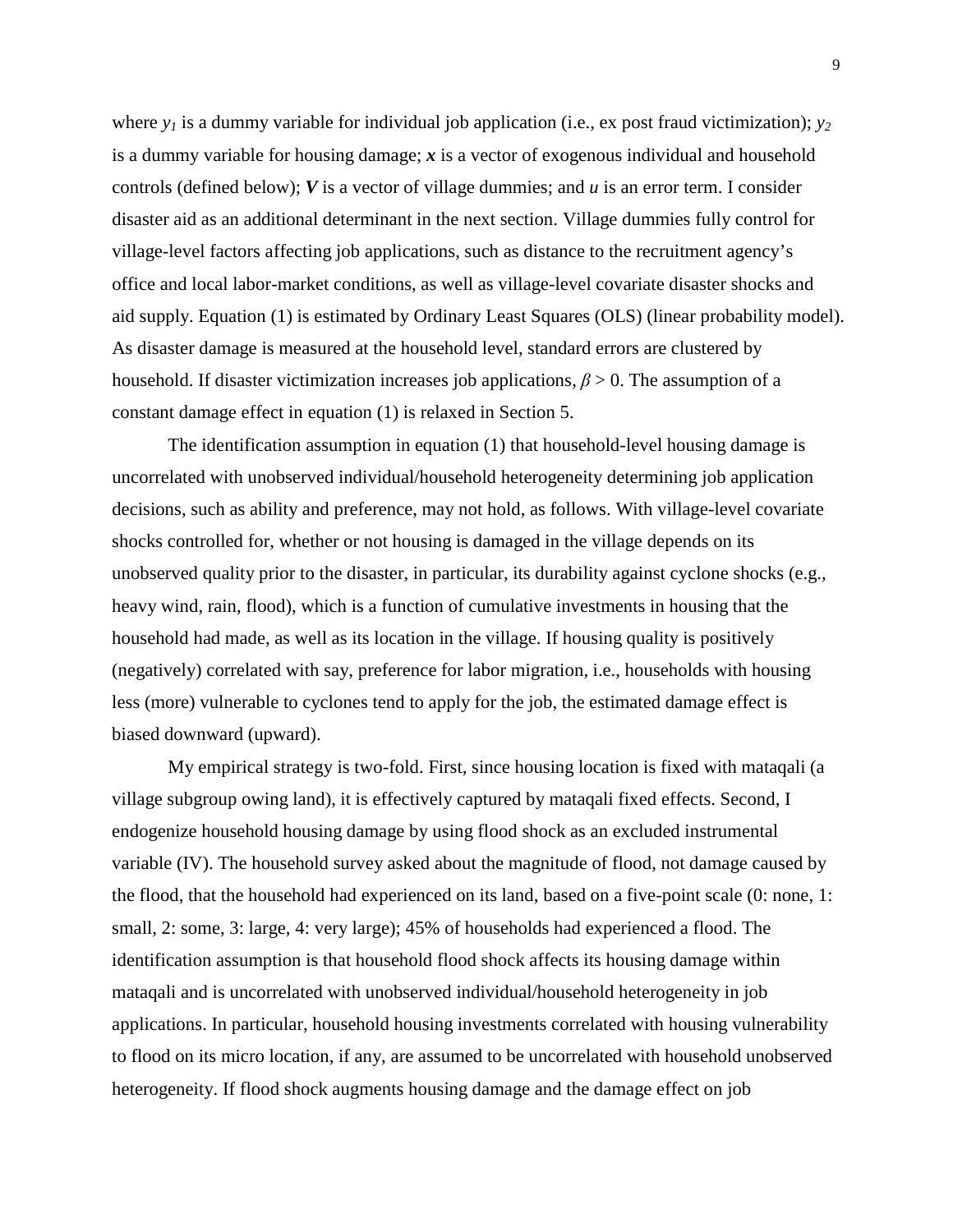applications is positive, we would expect that flooding is more common and larger not only among disaster victims than non-victims, but also among job applicants than non-applicants. These expectations are strongly supported by the results reported in panels A and C, respectively, of Table 1, which indicate a 30% and 16% difference in flood incidence and almost a 1 and .5 difference in flood magnitude.

The two-equation system is

$$
y_1 = \alpha_1 + \beta_1 y_2 + \delta_1 x + G + u_1,
$$
 (2)

$$
y_2 = a_2 + \gamma_2 w + \delta_2 x + G + u_2,
$$
\n(3)

where *w* is flood shock; *G* is a vector of mataqali dummies; and  $u_1$  and  $u_2$  are error terms. The endogeneity of housing damage  $y_2$  is controlled for by estimating equation (2) using a two-stage least squares (2SLS) estimator with the first-stage equation (3), where *w* is an excluded IV.

The selection of individual and household controls follows the literature on both crime victimization and migration.<sup>[9](#page-8-0)</sup> Individual factors capture demographics (household headship and age [minus 18]; recall that age 18 is the youngest in the sample), education (primary-school completion, see below), and employment (permanent wage labor). Permanent employment, the opportunities for which are limited and exist mostly in the public sector, is considered exogenous, because individuals cannot flexibly adjust it (its status did not change after application decisions were made); dropping the employment variable significantly alters none of the remaining results. Household factors capture demographics (the size of male/female working adults [ages 18-60], children, and elderly) and assets (agricultural land),  $^{10}$  $^{10}$  $^{10}$  but not income. Though income is often considered as an important determinant of crime victimization, it is endogenous as a determinant

<sup>&</sup>lt;sup>9</sup> Sociologists categorize determinants of crime victimization into exposure, attractiveness of potential targets, guardianship, and proximity to potential offenders [\(Cohen et al. 1981\)](#page-17-10). The first three are often captured by demographic factors, asset/income, and police access, respectively [\(e.g., Barslund et al. 2007\)](#page-17-11). Determinants of migration often include demographic factors, education, asset/income, home location, and migrant network, as well as shocks (e.g., [Borjas](#page-17-12)  [1989;](#page-17-12) [Stark 1991\)](#page-19-22). Police access, proximity to potential offenders (e.g., direct coverage by the recruitment drive), and home location are fully controlled for by village (mataqali) dummies in our models. Migrant networks in the Middle East are very limited – acquaintance with someone who already had gotten the same job is uncommon in the sample. In another words, the recruitment agency is the only network available.<br><sup>10</sup> Household land holdings (under the customary tenure) at the time of the fraud attempt should

<span id="page-11-1"></span><span id="page-11-0"></span>be almost the same as those at the time of interviews used here. The present data lack information about non-land asset holdings prior to the fraud attempt.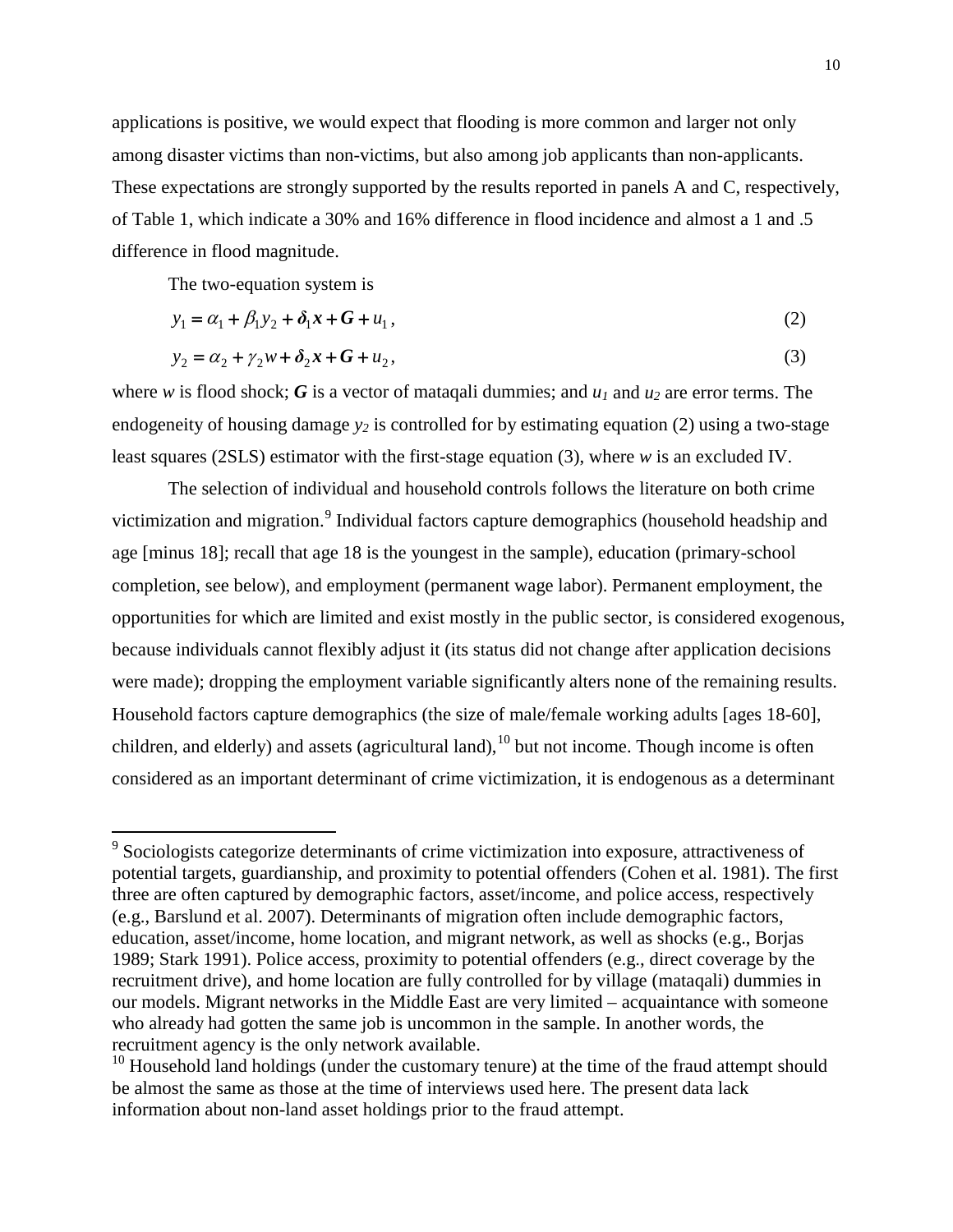of job application, because in anticipation of labor migration and remittances, the household may adjust its earning efforts, and any unobserved factors that determine income, such as skills, may also influence migration decisions (even income measured before the fraud attempt, which the present data lack, would be endogenous). Still, household permanent income is controlled for by employment and assets, as well as demographic factors. The descriptive statistics of all controls reported in panel C of Table 1 show that compared to non-applicants, job applicants are younger, more educated, and in households with fewer male working adults.<sup>[11](#page-11-1)</sup>

#### **4. Estimation results**

OLS and 2SLS estimation results of equation (2) are reported in panel A of Table 2 (in all regression analyses, mataqali with only one household in the sample are dropped). The OLS estimate of the damage effect without individual/household controls is about .08 and statistically significant at a 1% significance level (column 1). The comparable 2SLS estimate is about .25, i.e., about three times the OLS estimate, and also significant at a 1% significance level (column 4). Flood shock – on a normalized five scale (with  $1 = \text{very large flood}) - \text{strongly determines}$ housing damage in the first-stage equation (3) (F value for this excluded IV is 69), and the reduced-form result – equation (2) with housing damage replaced with flood shock – is also statistically significant (the table reports estimated coefficients only for flood shock); in particular, experiencing a very large flood increases the probability that housing is damaged by .44 and that the individual applies for the job by .11. When individual and household controls are added, the estimated damage effects do not significantly change in either OLS or 2SLS (columns 2 and 4). $^{12}$  $^{12}$  $^{12}$ 

Thus, housing damage is endogenous in equation (2); that assuming its exogeneity leads to strong downward bias in its estimated effects suggests a significant positive correlation of unobserved housing quality and individual/household heterogeneity. Disaster victimization increases the probability that the individual is victimized by fraud by .25; then, if there had been no cyclone, the fraud-victimization rate among disaster victims would have been 17.9%  $(=224/1.25)$  and that among disaster victims and non-victims combined would have been 16.2%

<span id="page-12-1"></span> $11$  Although the present data cannot capture military experience, anecdotal evidence suggests that individuals with such experience are not very common in the sample; indeed, households with a member currently working in the military are rare.

<span id="page-12-0"></span> $12$  The OLS estimates of equation (1) with village dummies – either without or with individual/household controls – are very similar to those of equation (2).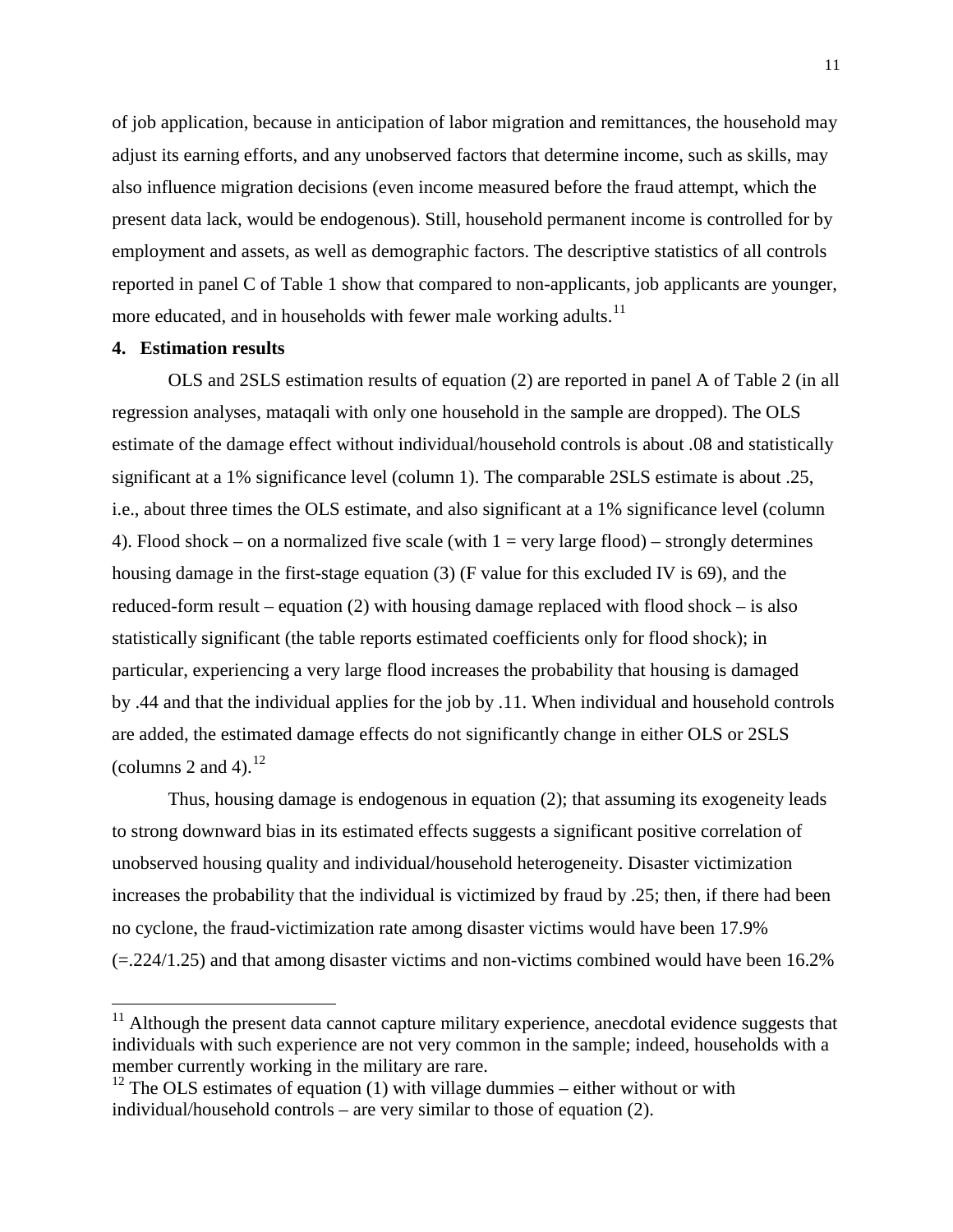$(=(787\times179+452\times133)/1239)$  (Table 1), and thus, out of the actual overall fraud victimization (19%), about 3% was brought by disaster victimization.

Estimation results for controls are consistent with the descriptive findings above (the results are similar when disaster damage is excluded in equation 2). On one hand, young and educated household heads of households with fewer male working adults are more likely to apply.<sup>[13](#page-12-1)</sup> I interpret these results when I consider the potentially heterogeneous impacts of these controls by disaster victimization below. On the other hand, neither employment nor assets significantly alter application. These results suggest that the opportunity cost of migration – losing the current employment – is low, because migrant jobs are better than domestic ones, and application is largely neutral to household welfare; that is, most households are so poor that they would potentially be attracted by this job opportunity.

For a robustness check, I estimate the damage effect at the margin by redefining  $y_2$  in equations (2) and (3) as housing damage value (log). Distinct from damage incidence, in which recall errors are minor, measurement errors in damage value can be significant, causing attenuation bias that also can be controlled for in the 2SLS estimation. Estimation results reported in panel B of Table 2 (controls are not shown for brevity) are qualitatively the same as those for the damage dummy. In particular, the 2SLS estimates of the damage effect are about three times the OLS estimates; according to the former, a 10% increase in damage value augments the probability of job application by about .003. Flood shock is a strong instrument (a very large flood increases damage value by over 300%) and the corresponding reduced-form results are consistent with the 2SLS results.

So far, I have not considered disaster aid as a potential determinant of job applications. As housing aid is positively correlated with housing damage (targeting), whether this omitted variable causes bias in the estimated damage effects depends on whether it influences individual job applications. With a lack of valid instruments for housing aid, I estimate models with housing aid as an additional exogenous control to see whether the remaining estimation results change significantly. Adding the dummy for aid receipt in 2003-04 to the models with the damage dummy does not significantly alter the remaining results, nor does adding the amount of

<span id="page-13-0"></span> $13$  When three dummies for secondary-school completion or above (18% of eligible individuals), secondary-school incompletion (37%), and primary-school completion (28%) are used (with primary-school incompletion or below as a base), none of the three estimated coefficients are significantly different from each other (results not shown).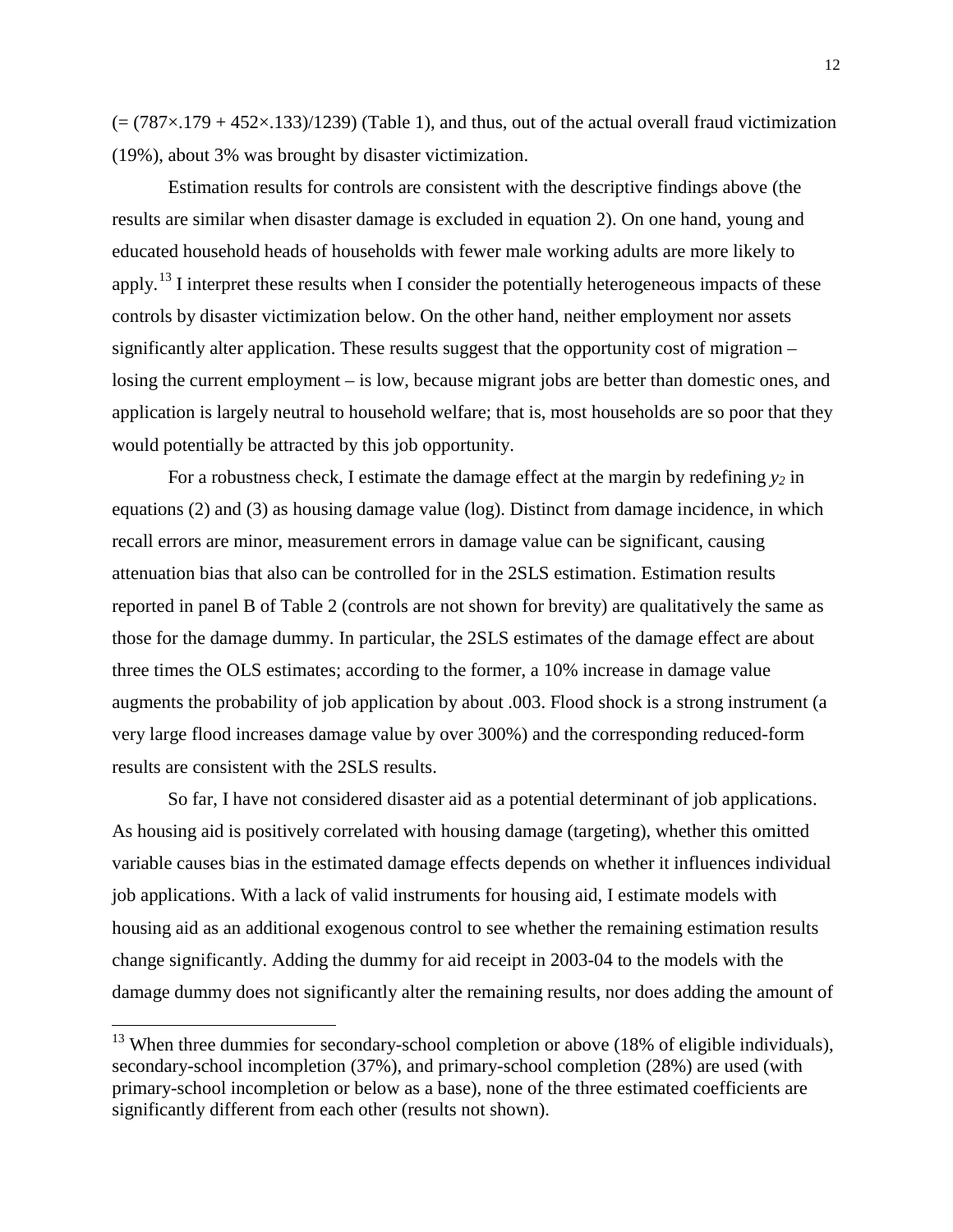aid received (log) to the models with the damage value significantly change the remaining results (columns 3 and 6); using housing aid in 2003-05 yields very similar results (results not shown). Hence, the potential bias caused by omitted disaster aid is unlikely to be significant.<sup>[14](#page-13-0)</sup>

## **5. Coping capacity**

How distinctly do disaster victims employ high-risk, high-return labor migration as a coping strategy, depending on their coping capacity? I focus on individual- and household-level labor capacities, which are shown to directly affect job applications above: individual labor productivity (quality) captured by headship, age, and education (primary-school completion) and household labor endowment (quantity) captured by the number of male working adults.<sup>[15](#page-14-0)</sup> Specifically, I augment equation (2) by adding an interaction term of  $y_2$  and one of these four factors separately. In the 2SLS, housing damage and its interaction term are two endogenous variables to be controlled for by using flood shock and its interaction with the corresponding control as two excluded IVs.

The OLS and 2SLS estimation results for the dummy for housing damage without aid receipt as a control are reported in Table 3, where columns (1) and (6), respectively, replicate those with no interaction term reported in columns (2) and (5) of panel A of Table 2. For clarity, each of the remaining columns reports only a selected control interacted (the results of controls not reported are very similar to those reported in Table 2). The results with aid receipt – in 2003- 04 or 2003-05 – as an additional control are very similar. Across specifications, flood shock and its interaction term are strong instruments (almost all the F-values for the excluded IVs in the first stage are greater than 30), and the corresponding reduced-form results are consistent with the 2SLS results discussed next and statistically significant (results not shown).

The estimated potentially heterogeneous damage effects by coping capacity are quite distinct between OLS and 2SLS.

<sup>&</sup>lt;sup>14</sup> Although consistent with the descriptive findings above, the estimated aid effects in OLS – for either aid dummy or amount – are negative and very small in magnitude with no statistical significance, those in the 2SLS are considerable in magnitude with statistical significance and still much smaller in magnitude than the corresponding damage effects; interpreting these results with potential bias requires strong caution, however.<br><sup>15</sup> Analyzing assets (land) in the same way shows that assets do not significantly differentiate the

<span id="page-14-1"></span><span id="page-14-0"></span>damage effects; doing so for employment is infeasible because it is relatively uncommon (only 9% of male working adults are employed).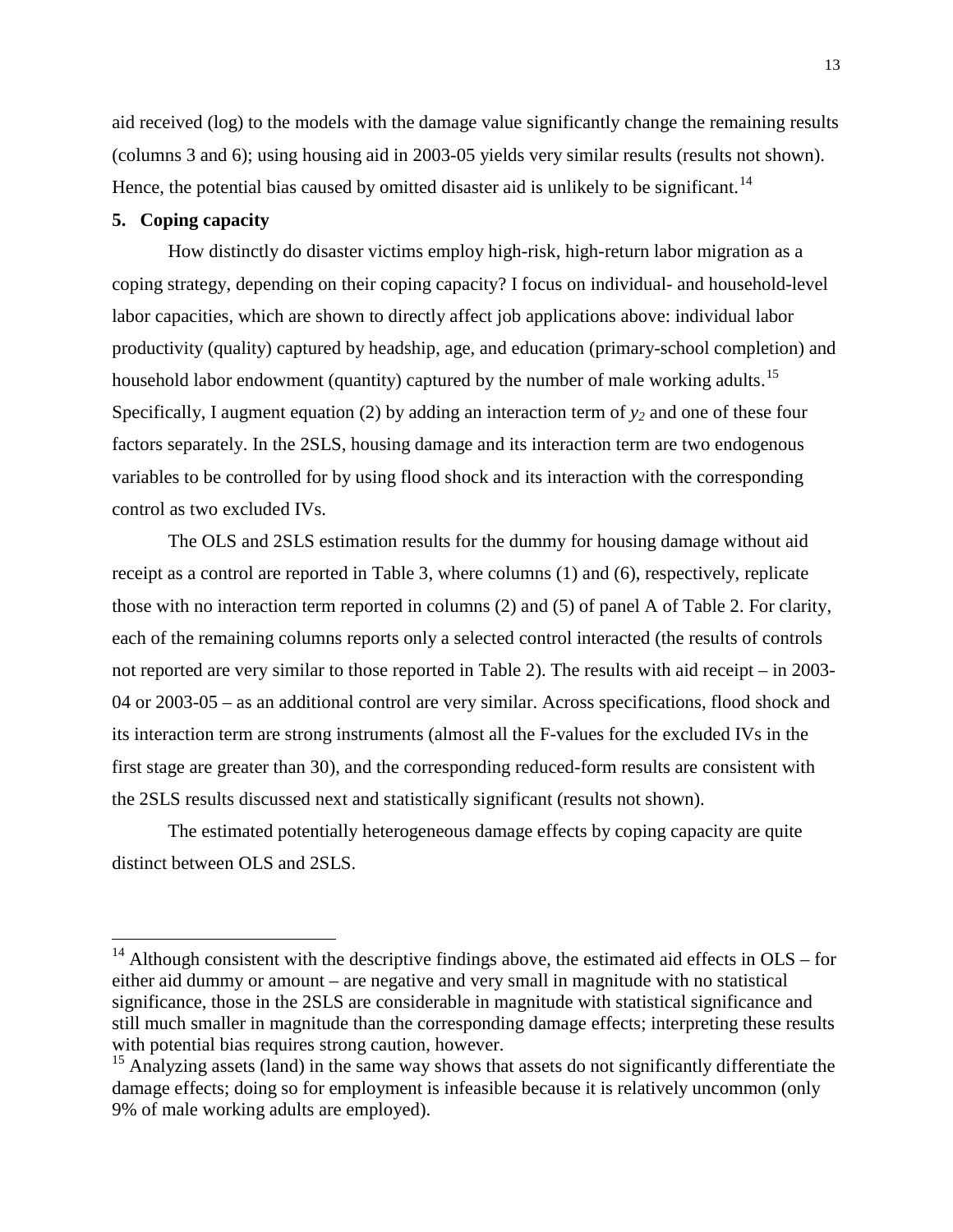- 1) Headship: Although the estimated damage effect is statistically significant only for male adults other than heads and headship augments job applications only among disaster nonvictims in the OLS (column 2), the converse holds true in the 2SLS – the damage effect is statistically significant only for heads and headship augments job applications only among disaster victims (the joint significance tests are significant at a 1% significance level) (column 7).
- 2) Age: Although the estimated damage effects are smaller among older adults than younger ones in the OLS (column 3), in the 2SLS the estimates are not differentiated by age and the negative impact of age becomes statistically weak (column 8).
- 3) Education: Although the OLS estimates of the damage effects are not differentiated by education (column 4), in the 2SLS the damage effect is statistically significant only for the educated, and education significantly augments job applications only among disaster victims (the joint significance tests are significant at a 1% significance level) (column 9).
- 4) Male labor endowment: Although the OLS estimates of the damage effects are not differentiated by labor endowment (column 5), in the 2SLS it significantly decreases the damage effects – they are statistically significant for households only with one or two eligible members (mean size is 2.1). It also decreases and increases job applications among disaster victims and non-victims, respectively, with almost the same magnitude at the margin (about .09) (these results are significant at least at a 5% significance level) (column 10).

These 2SLS results suggest that household/individual labor capacities strongly differentiate coping responses among disaster victims. The household with small labor endowments employs labor migration for coping by selecting a member with high labor productivity – an educated head, i.e., a main bread earner, regardless of his age – as a migrant laborer; in contrast, the household with relatively large labor endowments can better cope with disaster damage through domestic labor supply without relying on risky migration. Thus, households resort to coping through labor migration when their domestic coping options are constrained by their labor endowment. Among disaster non-victims, the household with large labor endowments can better seek labor migration for risky investment (not coping), and a selected migrant laborer is not necessarily a member with high labor productivity. This positive labor-endowment effect on migration does not appear among disaster victims, because it first determines their domestic labor supply for coping; disaster victims with limited domestic options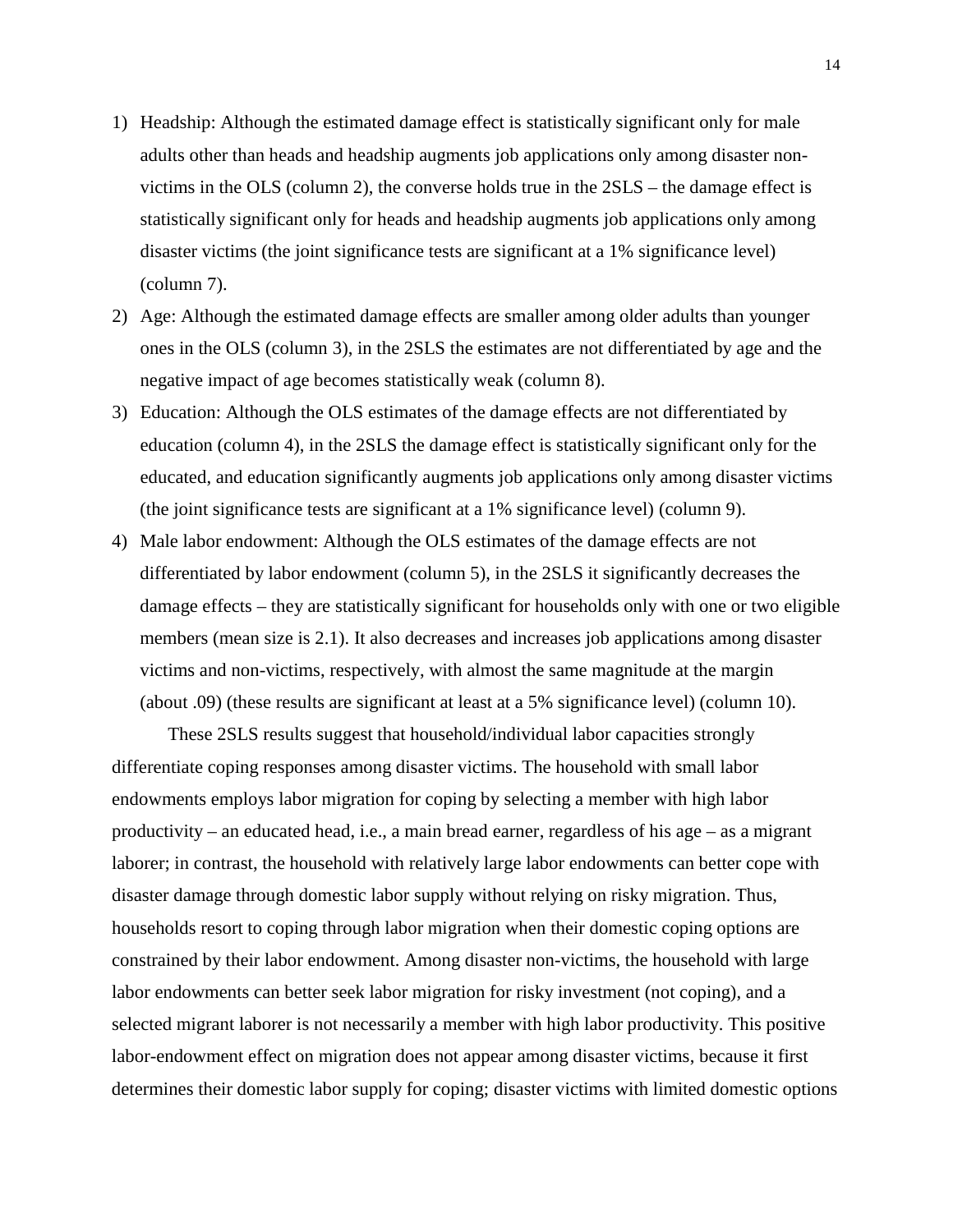rely more heavily on risky migration by utilizing a productive migrant laborer than disaster nonvictims. The biased OLS estimations fail to capture the differentiating role of coping capacity; according to the OLS results, regardless of labor endowments, a young male adult but a head (regardless of education) would tend to be a migrant laborer among disaster victims.

For a robustness check, I repeat all analyses for housing damage value (log) and its interaction terms; in the 2SLS estimation, the same set of excluded IVs as above are used. The OLS and 2SLS results without the amount of aid received as a control are reported in Table 4, the format of which is the same as that of Table 3 (the results with the log amount of aid received – in 2003-04 or 2003-05 – are very similar). Almost all estimation results are qualitatively the same as those for the damage dummy; as the only exception, the estimated coefficient for housing damage value interacted with age is statistically nonsignificant also in the OLS (column  $3).^{16}$  $3).^{16}$  $3).^{16}$ 

## **6. Conclusion**

Although international remittances are important insurance against natural disasters in developing countries, fraud is a pitfall of international labor migration. This paper addressed an unexplored question about the disaster-fraud nexus: Do natural disasters beget fraud victimization among the poor as they seek labor migration for coping? I exploited a natural experiment: Two years after a cyclone, a huge number of Fijian males were defrauded of application fees for labor migration to the Middle East in 2005. My household survey data, which by chance I collected before the fraudulence is noticed, are free from underreporting/misreporting out of embarrassment. Controlling for the endogeneity of household housing damage by using exogenous flood shock as an instrument reveals that housing damage strongly increases individual member's job application that later turned out to be fraud victimization. Households resort to high-risk-high-return labor migration because their domestic coping options are constrained by their labor endowment.

Hence, the significant potential of international labor migration as insurance underlies recruitment fraud as its pitfall, and this pitfall is exacerbated by natural disasters because the

<sup>&</sup>lt;sup>16</sup> In the 2SLS, the estimated coefficient for housing damage value interacted with household head is statistically significant at almost a 10% significance level and the estimated damage effect for household head (.050) is significant at a 1% significance level; the estimated effects of male labor endowment among disaster non-victims and at the mean housing damage value (.059 and -.024, respectively) are significant at a 15% and 10% significance level, respectively.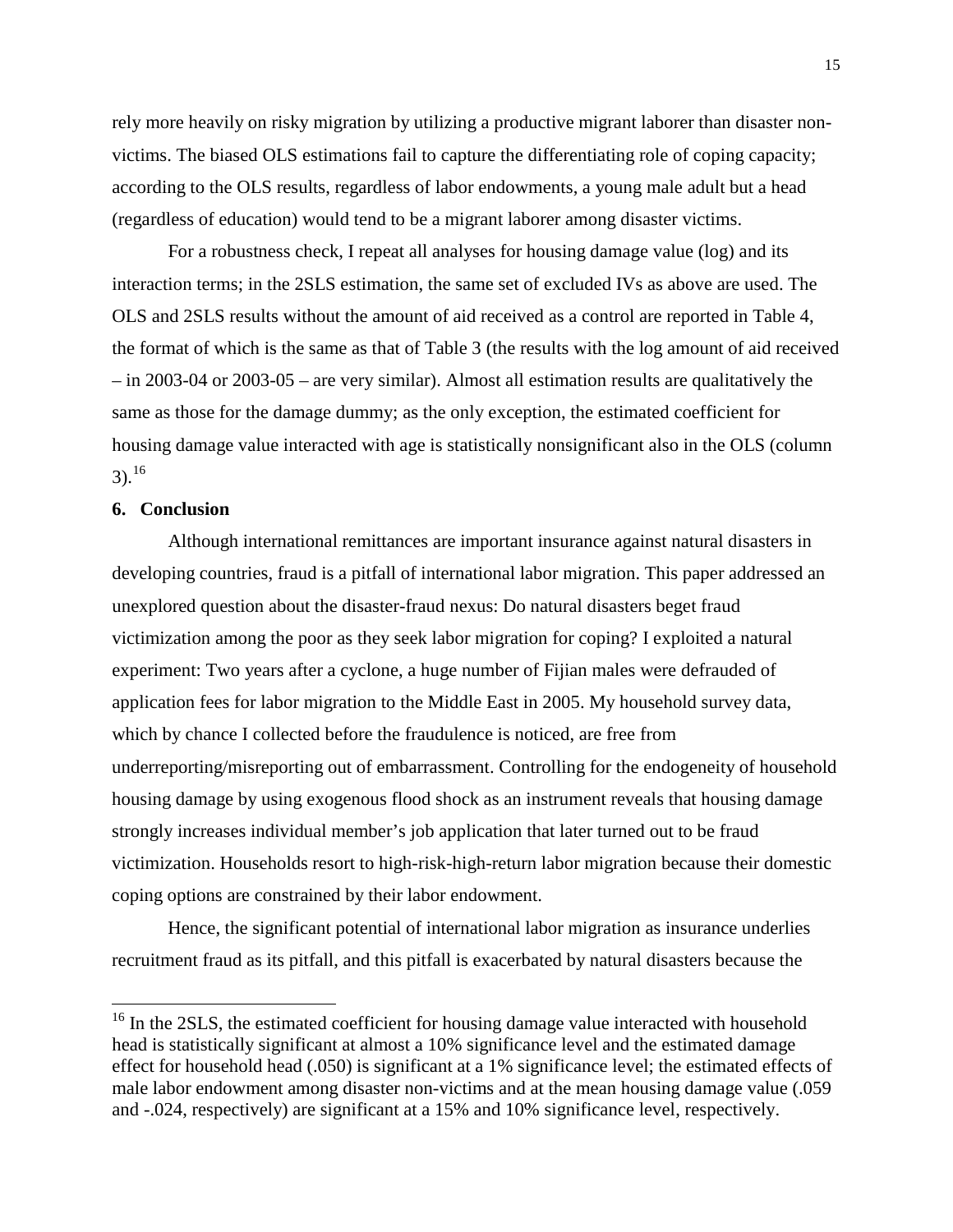poor with limited coping capacity resort to risky migration. The risk-coping channel makes the poor who are vulnerable to disasters also vulnerable to potential post-disaster fraud. Even if the post-disaster antisocial or conflict behavior highlighted by criminologists is uncommon or even nonexistent, the risk-coping channel can bring fraud victimization throughout the relief and reconstruction phases, especially among the poor. Researchers and policy makers should pay greater attention to the risk of post-disaster fraud, which may be greater, be more persistent, and lead to more adverse consequences than normally thought. Methodologically, controlling for the endogeneity of household-level disaster shocks is crucial to identify their impacts. Failing to do so could give rise to strong bias.

# **References**

- <span id="page-17-0"></span>Adams RHJ, John P (2003) International migration, remittances and poverty in developing countries. Word Bank Policy Research Working Paper 3179, World Bank, Washington, D.C.
- <span id="page-17-2"></span>Adger WN, Huq S, Brown K, Conway D, Hulme M (2003) Adaptation to climage change in the developing world. Progress in Development Studies 3(3):179-195.
- <span id="page-17-1"></span>Amuedo-Dorantes, Pozo S (2006) Remittances as insurance: evidence from Mexican immigrants. Journal of Population Economics 19(2):227-254.
- <span id="page-17-11"></span>Barslund M, Rand J, Tarp F, Chiconela J (2007) Understanding Victimization: The Case of Mozambique. World Development 35(7):1237-58.
- <span id="page-17-7"></span>Belasen AR, Polachek SW (2009) How disasters affect local labor markets: the effects of hurricanes in Florida. Journal of Human Resources 44(1):251-276.
- <span id="page-17-3"></span>Bertram G (1986) "Sustainable development" in Pacific micro-economies. World Development 14(7):809-822.
- <span id="page-17-12"></span>Borjas GJ (1989) Economic theory and international migration. International Migration Review 23(3):457-485.
- <span id="page-17-4"></span>Bourguignon F (2000) Crime, Violence, and Inequitable Development. In: Pleskovic B, Stiglitz JE (Eds.), Annual World Bank Conference on Development Economics, 1999. World Bank, Washington, D.C., pp. 199-220.
- <span id="page-17-8"></span>Boustan LP, Kahn ME, Rhode PW (2012) Moving to higher ground: migration response to natural disasters in the early twentieth century. American Economic Review 102(3):238- 244.
- <span id="page-17-6"></span>Brown BL (2012) Disaster myth or reality: developing a criminology of disaster. In: Deflem M (Ed.), Disasters, Hazards and Law. Emeralid Group Publishing Limited, pp. 3-17.
- <span id="page-17-9"></span>Cavallo E, Noy I (2009) The economics of natural disasters - a survey. Working Paper, Inter-American Development Bank, Washington, D.C.
- <span id="page-17-10"></span>Cohen LE, Kluegel JR, Land KC (1981) Social inequality and predatory criminal victimization: an exposition and test of a formal theory. American Sociological Review 46(5):505-524.
- <span id="page-17-5"></span>Davila M, Marquart JW, Mullings JL (2005) Beyond mother nature: contractor fraud in the wake of natural disasters. Deviant Behavior 26(3):271-293.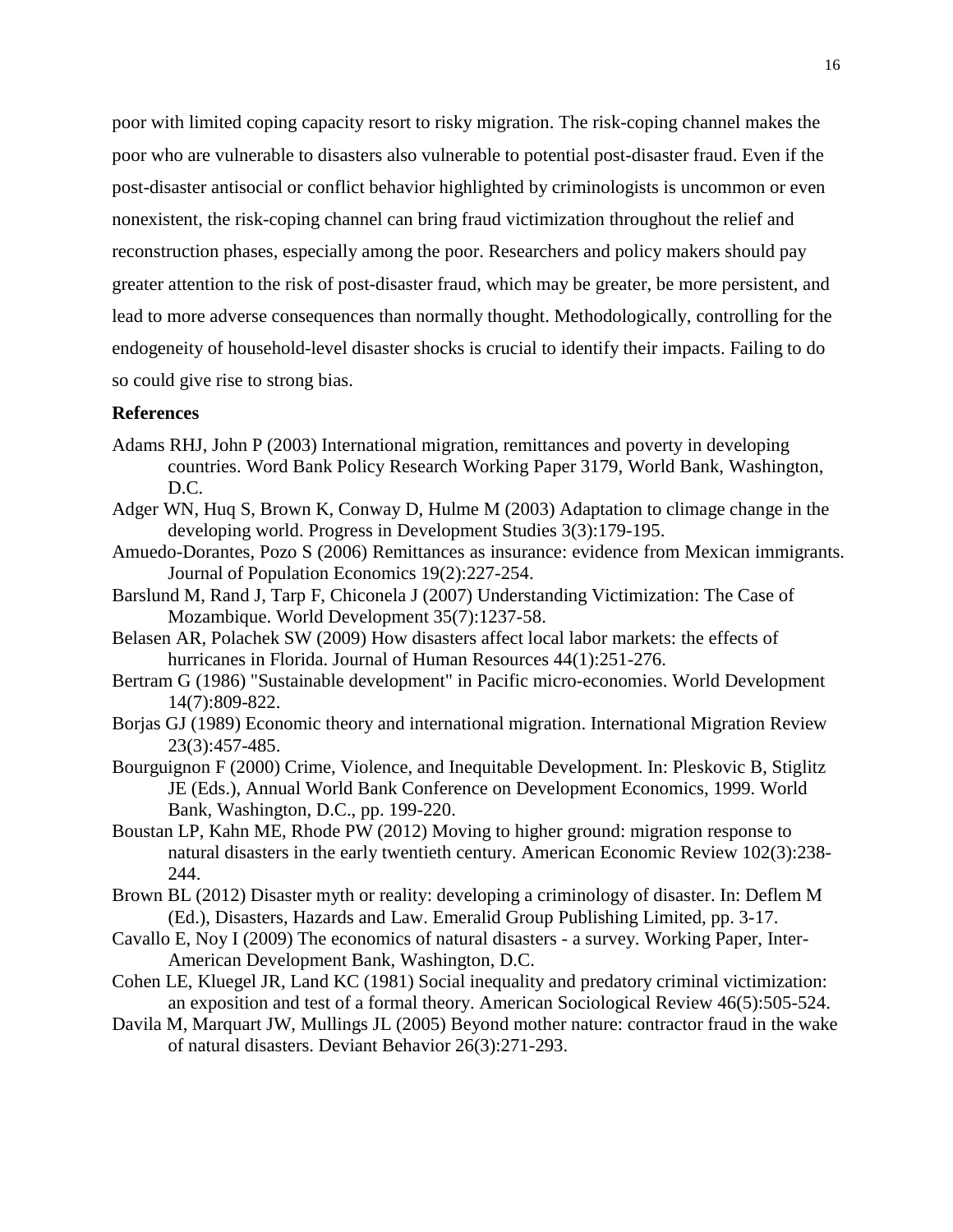- <span id="page-18-2"></span>de la Briere B, Sadoulet E, de Janvry A, Lambert S (2002) The roles of destination, gender, and household composition in explaining remittances: an analysis for the Dominican Sierra. Journal of Development Economics 68(2):309-328.
- <span id="page-18-16"></span>Deuchert E, Felfe C (2013) The tempest: natural disasters, early shocks and children's short- and long-run development. CESifo Working Paper 4168, University of St. Gallen.
- <span id="page-18-8"></span>Eelens F, Speckmann JD (1990) Recruitment of labor migrants for the Middle East: the Sri Lankan Case. International Migration Review 24(2):297-322.
- <span id="page-18-12"></span>Ehrlich I (1973) Participation in illegitimate activities: a theoretical and empirical investigation. Journal of Political Economy 81(3):521-565.
- <span id="page-18-19"></span>Engel S, Ibáñez AM (2007) Displacement due to violence in Colombia: a household-level analysis. Economic Development and Cultural Change 55(2):335-365.
- <span id="page-18-7"></span>Ennis PH (1967) Criminal victimization in the United States: A report of a national survey. Government Printing Office, Washington, DC.
- <span id="page-18-5"></span>Eriksen SH, O'Brien K (2007) Vulnerability, poverty and the need for sustainable adaptation measures. Climate Policy 7(4):337-352.
- <span id="page-18-14"></span>Fafchamps M, Minten B (2006) Crime, Transitory Poverty, and Isolation: Evidence from Madagascar. Economic Development and Cultural Change 54(3):579-603.
- <span id="page-18-10"></span>Fajnzylber P, Lederman D, Loayza N (1998) Determinants of Crime Rates in Latin America and the World: An Empirical Assessment. World Bank, Washington, D.C.
- <span id="page-18-11"></span>Gaviria A, Pages C (2002) Patterns of Crime Victimization in Latin American Cities. Journal of Development Economics 67(1):181-203.
- <span id="page-18-3"></span>Gubert F (2002) Do migrants insure those who stay behind? Evidence from the Kayes Area (Wester Mali). Oxford Development Studies 30(3):267-287.
- <span id="page-18-4"></span>Halliday T (2006) Migration, risk, and liquidity constraints in El Salvador. Economic Development and Cultural Change 54(4):893-925.
- <span id="page-18-1"></span>Hanson GH (2010) International migration and the developing world. In: Rodrik D, Rosezweig MR (Eds.), Handbook of Development Economics. Elsevier, Amsterdam, pp. 4363-4414.
- <span id="page-18-15"></span>Harper DW, Frailing K (Eds.) (2010) Crime and Criminal Justice in Disaster. Carolina Academic Press, Durham.
- <span id="page-18-18"></span>Kellenberg DK, Mobarak AM (2011) The economics of natural disasters. Annual Review of Resource Economics 3(1):297-312.
- <span id="page-18-17"></span>Leeson PT, Sobel RS (2008) Weathering Corruption. Journal of Law and Economics 51(4):667- 81.
- <span id="page-18-9"></span>Levi M, Burrows J (2008) Measuring the impact of fraud in the UK: a conceptual and empirical journey. British Journal of Criminology 48(3):293-318.
- <span id="page-18-0"></span>Lucas REB, Stark O (1985) Motivations to remit: evidence from Botswana. Journal of Political Economy 97(5):905-926.
- <span id="page-18-20"></span>MacLellan N (2006) From Fiji to Fallujah: The war in Iraq and the privatization of Pacific security. Pacific Journalism Review 12(2):47-65.
- <span id="page-18-6"></span>Marchiori L, Schumacher I (2011) When nature rebels: international migration, climate change, and inequality. Journal of Population Economics 24(2):569-600.
- <span id="page-18-21"></span>McKenzie E, Prasad B, Kaloumaira A (2005) Economic impact of natural disasters on development in the Pacific: Volume 1 Research report. The University of the South Pacific, Suva.
- <span id="page-18-13"></span>Miguel E (2005) Poverty and Witch Killing. Review of Economic Studies 72(4):1153-72.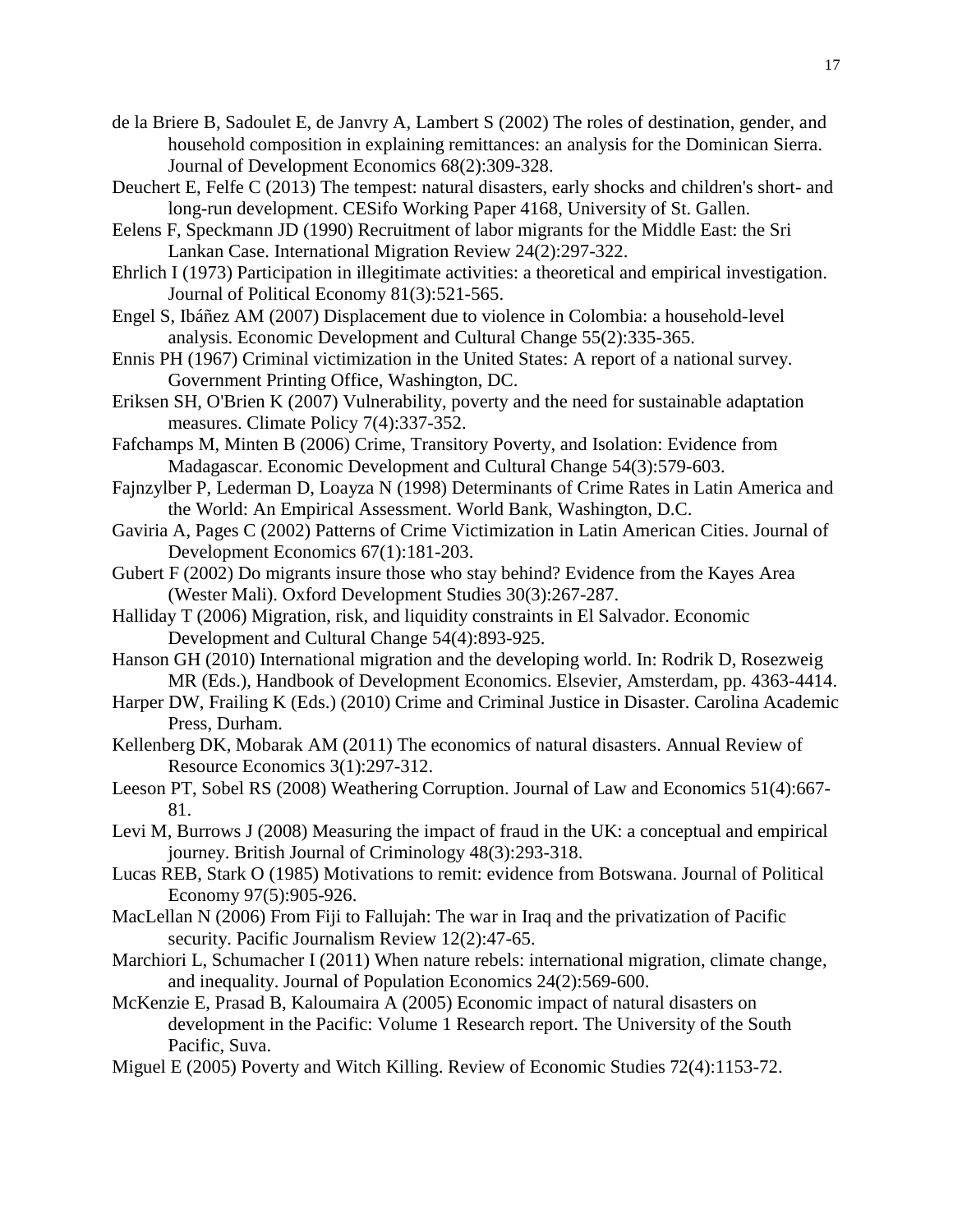- <span id="page-19-2"></span>Paulson AL (1994) Insurance Motives for Migration: Evidence from Thailand. Working Paper, Northwestern University, Evanston.
- <span id="page-19-4"></span>Pelling M (Ed.) (2003) Natural Disaster and Development in a Globalizing World. Routledge, London.
- <span id="page-19-18"></span>Ravuvu A (1983) Vaka I Taukei: The Fijian Way of Life. Institute of Pacific Studies, Suva.
- <span id="page-19-17"></span>Rodrigues C, Villa E (2012) Kidnap risks and migration: evidence from Columbia. Journal of Population Economics 25(3):1139-1164.
- <span id="page-19-1"></span>Rosenzweig MR, Stark O (1989) Consumption smoothing, migration, and marriage: evidence from rural India. Journal of Political Economy 97(4):905-926.
- <span id="page-19-15"></span>Sacerdote B (2012) When the saints go marching out: Long-term outcomes for student evacuees from Hurricanes Katrina and Rita. American Economic Journal: Applied Economics 4(1):109-135.
- <span id="page-19-16"></span>Sarmiento C (2007) The impact of flood hazards on local employment. Applied Economics Letters 14(13-15):1123-1126.
- <span id="page-19-5"></span>Sawada Y (2007) The impact of natural and manmade disasters on household welfare. Agricultural Economics 37(s1):59-73.
- <span id="page-19-8"></span>Spaan E (1994) Taikongs and calos: the role of middlemen and brokers in Javanese international migration. International Migration Review 28(1):93-113.
- <span id="page-19-22"></span>Stark O (1991) The migration of labor. Oxford and Cambridge, Mass.: Blackwell.
- <span id="page-19-6"></span>Strömberg D (2007) Natural disasters, economic development, and humanitarian aid. Journal of Economic Perspective 21(3):199-222.
- <span id="page-19-21"></span>Takasaki Y (2011a) Do local elites capture natural disaster reconstruction funds? Journal of Development Studies 47(9):1281-1298.
- <span id="page-19-20"></span>Takasaki Y (2011b) Targeting cyclone relief within the village: kinship, sharing, and capture. Economic Development and Cultural Change 59(2):387-416.
- <span id="page-19-0"></span>Taylor JE (1999) The new economics of labour migration and the role of remittances in the migration process. International Migration 37(1):63-88.
- <span id="page-19-13"></span>Teh YK (2008) The abuses and offences committed during the tsunami crisis. Asian Criminology 3(2):201-211.
- <span id="page-19-11"></span>Titus RM, Heinzelmann F, Boyle JM (1995) Victimization of persons by fraud. Crime and Delinquency 41(1):54-72.
- <span id="page-19-19"></span>Turner JW (1992) Ritual, habitus, and hierarchy in Fiji. Ethnology 31(4):291-302.
- <span id="page-19-9"></span>Walsh ME, Schram DD (1980) The victim of white-collar crime: accuser or accused? In: Geis G, Stotland E (Eds.), White-Collar Crime: Theory and Research. Sage, Beverly Hills, pp. 32-51.
- <span id="page-19-12"></span>White R (Ed.) (2012) Climate change from a criminological perspective. Springer, New York.
- <span id="page-19-10"></span>World Bank (2006a) at Home & Away: Expanding Job Opportunities for Pacific Islanders through Labour Mobility. World Bank, Washington, D.C.
- <span id="page-19-7"></span>World Bank (2006b) Global Economic Prospects: Economic Implications of Remittances and Migration. World Bank, Washington, D.C.
- <span id="page-19-14"></span>Yamauchi F, Yohannes Y, Quisumbing A (2009) Natural disasters, self-insurance and human capital investment: evidence from Bangladesh, Ethiopia and Malawi. Policy Research Working Paper Series 4910, World Bank.
- <span id="page-19-3"></span>Yang D (2008) Coping with disaster: the impact of hurricanes on international financial flows, 1970-2002. B.E. Journal of Economic Analysis and Policy 8(1):Article 13.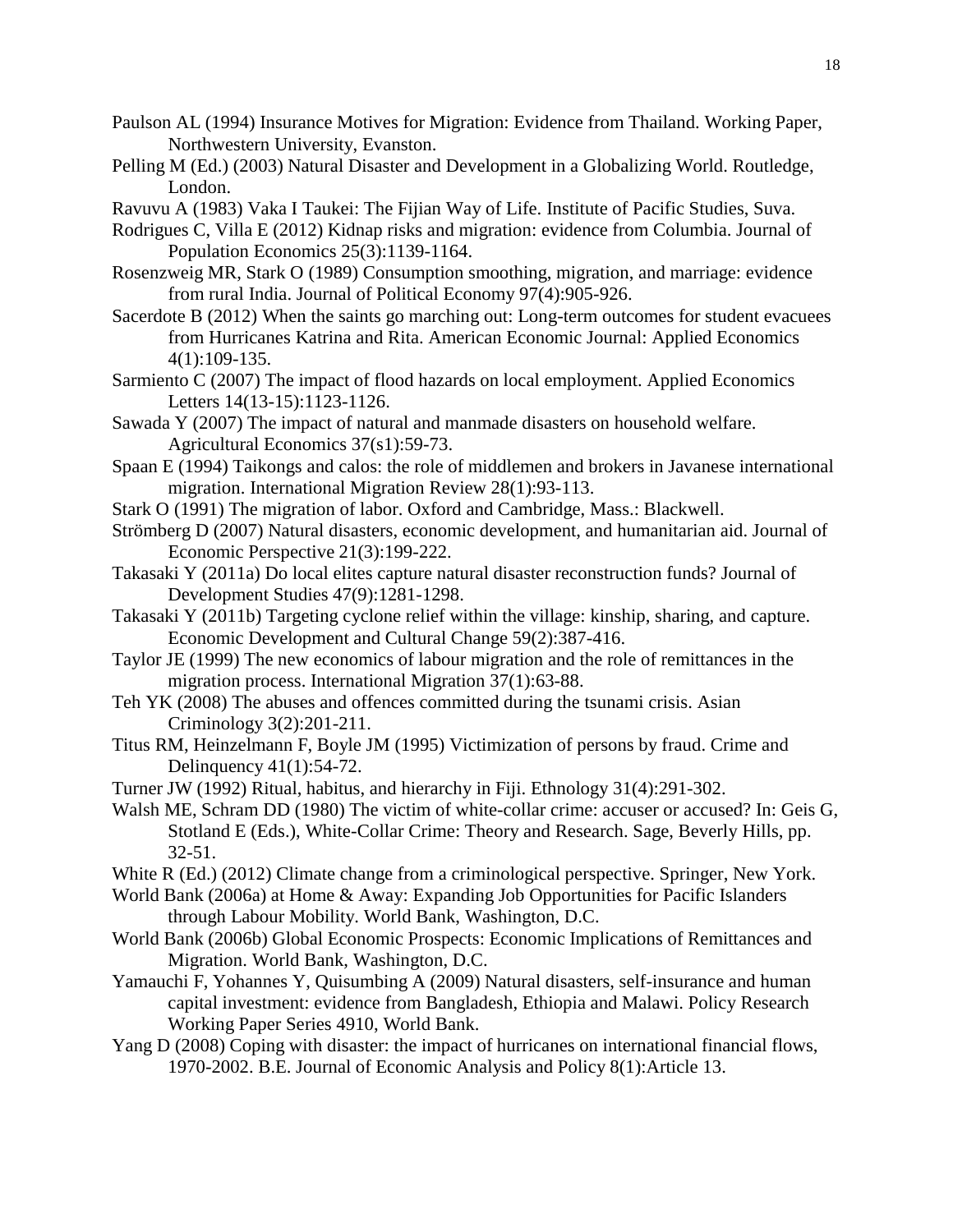- <span id="page-20-0"></span>Yang D, Choi H (2007) Are remittances insurance? Evidence from rainfall shocks in Philippines. World Bank Economic Review 21(2):219-248.
- <span id="page-20-1"></span>Zahran S, Shelley TOC, Peak L, Brody SD (2009) Natural disasters and social order: modeling crime outcomes in Florida. International Journal of Mass Emergencies and Disasters 27(1):26-52.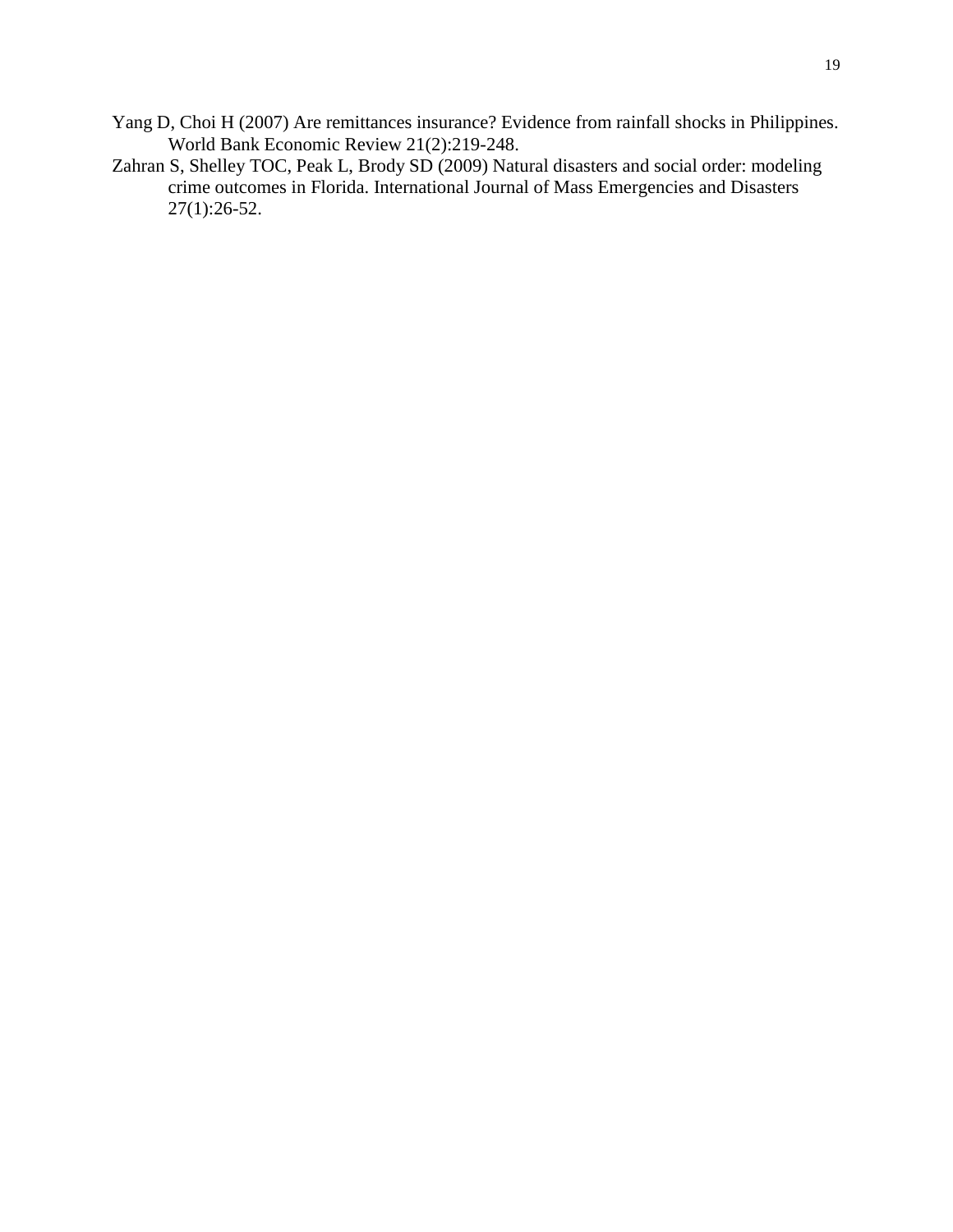## **Table 1. Job application (ex post fraud victimization), disaster damage/aid, and individual/household characteristics.**

| A. Job application by housing damage                     |            |                                  |                                       |            |                                    |  |  |  |  |  |
|----------------------------------------------------------|------------|----------------------------------|---------------------------------------|------------|------------------------------------|--|--|--|--|--|
|                                                          | All        | Disaster<br>victims              | Disaster non-<br>victims              | Difference | Standard<br>error of<br>difference |  |  |  |  |  |
| Job application $(0/1)$                                  | 0.19(0.39) | 0.22(0.42)                       | 0.13(0.34)                            | $0.09***$  | 0.02                               |  |  |  |  |  |
| Flood (0/1)                                              | 0.46(0.50) | 0.57(0.50)                       | 0.27(0.44)                            | $0.30***$  | 0.04                               |  |  |  |  |  |
| Flood magnitude $(0-4)^a$                                | 1.29(1.57) | 1.65(1.64)                       | 0.66(1.22)                            | $0.98***$  | 0.12                               |  |  |  |  |  |
| No. observations                                         | 1239       | 787                              | 452                                   |            |                                    |  |  |  |  |  |
| B. Job application by aid receipt among disaster victims |            |                                  |                                       |            |                                    |  |  |  |  |  |
|                                                          | All        | Aid<br>receipients in<br>2003-04 | Aid non-<br>receipients in<br>2003-04 | Difference | Standard<br>error of<br>difference |  |  |  |  |  |
| Job applicantion $(0/1)$                                 | 0.22(0.42) | 0.22(0.42)                       | 0.22(0.42)                            | 0.00       | 0.03                               |  |  |  |  |  |
| No. observations                                         | 787        | 250                              | 534                                   |            |                                    |  |  |  |  |  |

### **C. Disaster damage/aid and individual/household characteristics by job application**

|                                 | All         | Job<br>applicants | Job non-<br>applicants | <b>Difference</b> | Standard<br>error of<br>difference |  |
|---------------------------------|-------------|-------------------|------------------------|-------------------|------------------------------------|--|
| Housing damage (0/1)            | 0.64(0.48)  | 0.75(0.44)        | 0.61(0.49)             | $0.14***$         | 0.04                               |  |
| Housing damage value (F\$)      | 1067 (2144) | 1197 (2331)       | 1036 (2098)            | 161               | 175                                |  |
| Aid receipt in 2003-04 (0/1)    | 0.21(0.41)  | 0.24(0.43)        | 0.20(0.40)             | 0.04              | 0.03                               |  |
| Aid receipt in 2003-05 (0/1)    | 0.27(0.44)  | 0.30(0.46)        | 0.26(0.44)             | 0.04              | 0.04                               |  |
| Aid received in 2003-04 (F\$)   | 409 (1503)  | 276 (1232)        | 439 (1558)             | $-163$            | 109                                |  |
| Aid received in 2003-05 (F\$)   | 659 (1910)  | 571 (1763)        | 680 (1943)             | $-110$            | 142                                |  |
| Flood $(0/1)$                   | 0.46(0.50)  | 0.58(0.49)        | 0.43(0.49)             | $0.16***$         | 0.04                               |  |
| Flood magnitude $(0-4)^a$       | 1.29(1.57)  | 1.67(1.62)        | 1.20(1.55)             | $0.47***$         | 0.13                               |  |
| Household head (0/1)            | 0.50(0.50)  | 0.52(0.50)        | 0.49(0.50)             | 0.03              | 0.04                               |  |
| Age                             | 36.0(12.1)  | 34.8(10.1)        | 36.3(12.5)             | $-1.53$ *         | 0.80                               |  |
| Primary-school completion (0/1) | 0.83(0.37)  | 0.94(0.25)        | 0.81(0.39)             | $0.13***$         | 0.02                               |  |
| Employment (0/1)                | 0.09(0.29)  | 0.08(0.28)        | 0.09(0.29)             | $-0.01$           | 0.02                               |  |
| Agricultural land (acre)        | 3.24(4.96)  | 3.18(5.64)        | 3.26(4.79)             | $-0.08$           | 0.54                               |  |
| No. males 18-60 years old       | 2.14(1.25)  | 1.89(1.13)        | 2.20(1.27)             | $-0.30$ ***       | 0.10                               |  |
| No. females 18-60 years old     | 1.53(0.98)  | 1.50(0.96)        | 1.53(0.98)             | $-0.04$           | 0.08                               |  |
| No. $<$ 18 years old            | 2.47(2.07)  | 2.60(2.08)        | 2.44(2.07)             | 0.16              | 0.17                               |  |
| No. $> 60$ years old            | 0.42(0.68)  | 0.46(0.69)        | 0.41(0.68)             | 0.05              | 0.05                               |  |
| No. observations                | 1239        | 236               | 1003                   |                   |                                    |  |

Notes: Standard deviations are shown in parentheses. Standard errors are clustered by household. <sup>a</sup>0 = none,  $1$  = small,  $2$  = some,  $3$  = large,  $4$  = very large. \*10% significance, \*\*5% significance, \*\*\*1% significance.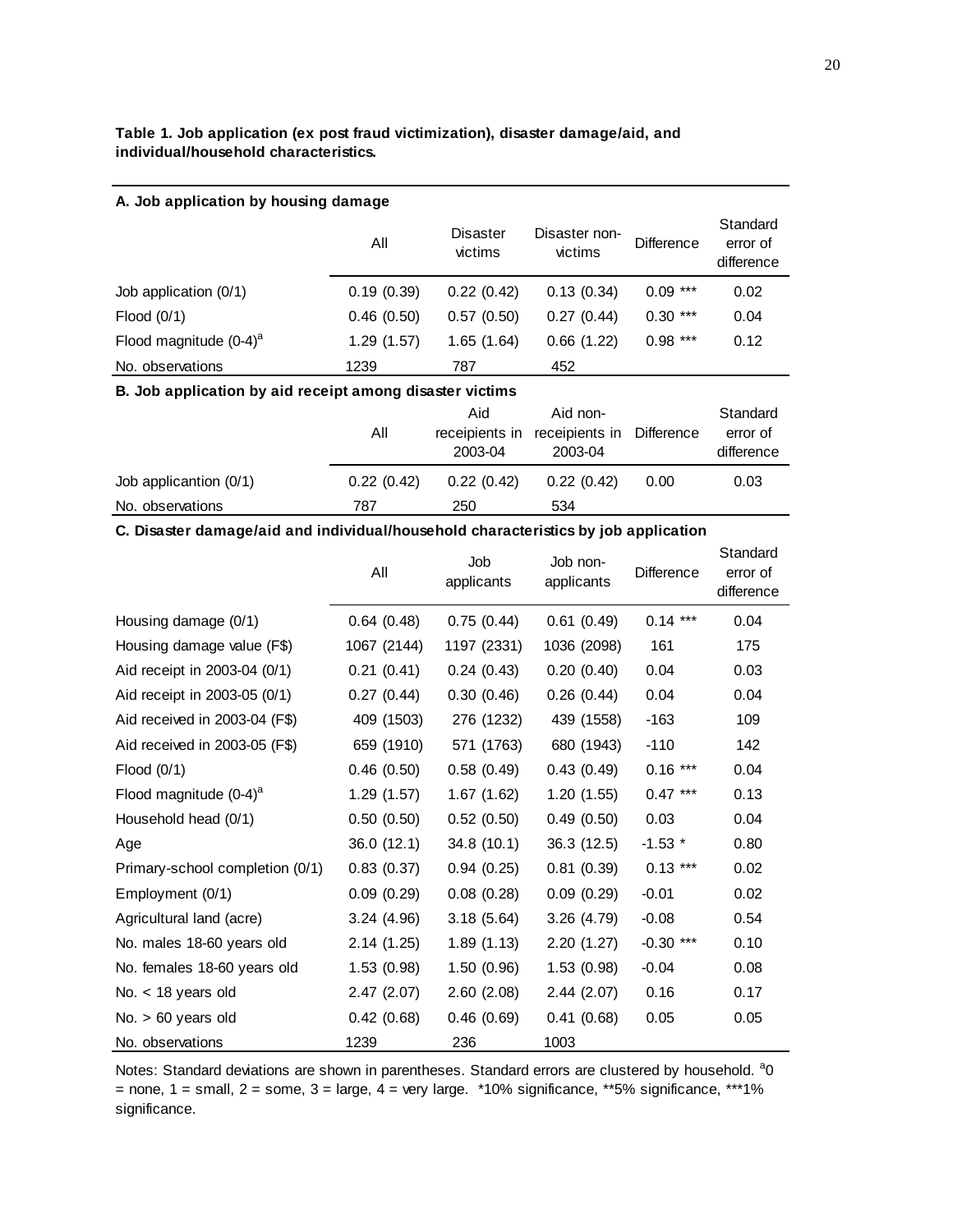|                                                |                       | OLS                     |                         | 2SLS                   |                         |                         |  |  |
|------------------------------------------------|-----------------------|-------------------------|-------------------------|------------------------|-------------------------|-------------------------|--|--|
|                                                | (1)                   | (2)                     | (3)                     | (4)                    | (5)                     | (6)                     |  |  |
| A. Housing damage                              |                       |                         |                         |                        |                         |                         |  |  |
| Housing damage $(0/1)^a$                       | $0.077***$<br>(0.026) | $0.087***$<br>(0.025)   | $0.091$ ***<br>(0.027)  | $0.244$ ***<br>(0.090) | $0.254$ ***<br>(0.087)  | $0.271$ ***<br>(0.094)  |  |  |
| Household head (0/1)                           |                       | $0.092$ **<br>(0.037)   | $0.092$ **<br>(0.037)   |                        | $0.090**$<br>(0.036)    | $0.091$ **<br>(0.036)   |  |  |
| Age - 18                                       |                       | $-0.004$ ***<br>(0.001) | $-0.004$ ***<br>(0.001) |                        | $-0.004$ ***<br>(0.001) | $-0.004$ ***<br>(0.001) |  |  |
| Primary-school completion (0/1)                |                       | $0.126$ ***<br>(0.022)  | $0.127$ ***<br>(0.023)  |                        | $0.141***$<br>(0.024)   | $0.144$ ***<br>(0.024)  |  |  |
| Employment (0/1)                               |                       | 0.027<br>(0.044)        | 0.028<br>(0.044)        |                        | 0.039<br>(0.043)        | 0.043<br>(0.043)        |  |  |
| Log of agricultural land $(m^2)$               |                       | $-0.002$<br>(0.008)     | $-0.002$<br>(0.008)     |                        | $-0.004$<br>(0.007)     | $-0.004$<br>(0.007)     |  |  |
| No. males 18-60 years old                      |                       | $-0.025$ **<br>(0.012)  | $-0.025$ **<br>(0.012)  |                        | $-0.030$ **<br>(0.012)  | $-0.029$ **<br>(0.012)  |  |  |
| No. females 18-60 years old                    |                       | 0.011<br>(0.015)        | 0.011<br>(0.016)        |                        | 0.016<br>(0.015)        | 0.016<br>(0.015)        |  |  |
| No. $<$ 18 years old                           |                       | 0.001<br>(0.007)        | 0.001<br>(0.007)        |                        | $-0.001$<br>(0.006)     | $-0.001$<br>(0.006)     |  |  |
| $No. > 60$ years old                           |                       | 0.018<br>(0.021)        | 0.017<br>(0.021)        |                        | 0.018<br>(0.021)        | 0.017<br>(0.021)        |  |  |
| Aid recipt (0/1)                               |                       |                         | $-0.018$<br>(0.034)     |                        |                         | $-0.086*$<br>(0.049)    |  |  |
| R-squared                                      | 0.270                 | 0.301                   | 0.302                   |                        |                         |                         |  |  |
| No. observations                               | 1201                  | 1189                    | 1189                    | 1201                   | 1189                    | 1189                    |  |  |
| First stage: Flood shock (0-1)                 |                       |                         |                         | $0.438$ ***<br>(0.053) | $0.448$ ***<br>(0.053)  | $0.417***$<br>(0.051)   |  |  |
| Reduced-form: Flood shock (0-1)                |                       |                         |                         | $0.107$ ***<br>(0.041) | $0.114$ ***<br>(0.040)  | $0.113$ ***<br>(0.041)  |  |  |
| B. Housing damage value                        |                       |                         |                         |                        |                         |                         |  |  |
| Log of housing damage value (F\$) <sup>a</sup> | $0.008$ **<br>(0.004) | $0.009**$<br>(0.004)    | $0.011***$<br>(0.004)   | $0.031$ **<br>(0.013)  | $0.032$ ***<br>(0.012)  | $0.036$ ***<br>(0.013)  |  |  |
| Log of aid received (F\$)                      |                       |                         | $-0.008$<br>(0.005)     |                        |                         | $-0.020$ **<br>(0.008)  |  |  |
| Individual and household controls<br>R-squared | No<br>0.265           | Yes<br>0.294            | Yes<br>0.296            | No<br>0.239            | Yes<br>0.268            | Yes<br>0.271            |  |  |
| No. observations                               | 1185                  | 1173                    | 1173                    | 1185                   | 1173                    | 1173                    |  |  |
| First stage: Flood shock (0-1)                 |                       |                         |                         | 3.129 ***<br>(0.369)   | $3.203$ ***<br>(0.371)  | 2.952 ***<br>(0.335)    |  |  |
| Reduced-form: Flood shock (0-1)                |                       |                         |                         | $0.096$ **<br>(0.041)  | $0.103$ **<br>(0.040)   | $0.105$ ***<br>(0.040)  |  |  |

**Table 2. Damage effects on job application (ex post fraud victimization).**

Notes: Dependent variables are a dummy variable for job application. Standard errors clustered by household are in parentheses. Other controls not shown here are mataqali dummies and constant; individual and household controls shown in panel A are not shown in panel B. <sup>a</sup>Endogenous variable in 2SLS. \*10% significance, \*\*5% significance, \*\*\*1% significance.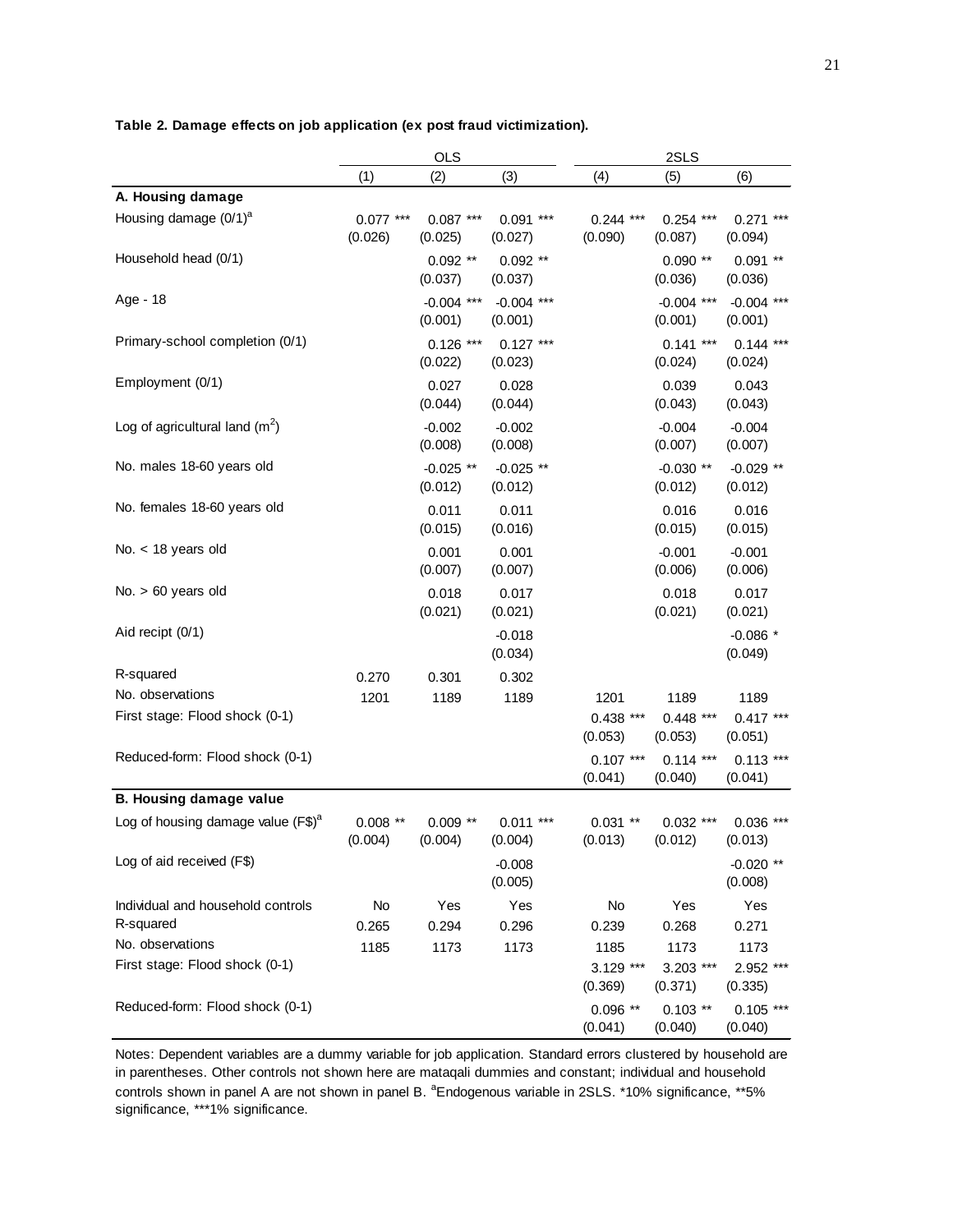|                                                                    | <b>OLS</b>              |                        |                         |                        |                        | 2SLS                    |                     |                      |                  |                        |
|--------------------------------------------------------------------|-------------------------|------------------------|-------------------------|------------------------|------------------------|-------------------------|---------------------|----------------------|------------------|------------------------|
| $(n=1189)$                                                         | (1)                     | (2)                    | (3)                     | (4)                    | (5)                    | (6)                     | (7)                 | (8)                  | (9)              | (10)                   |
| Housing damage $(0/1)^a$                                           | 0.087<br>***<br>(0.025) | $0.123$ ***<br>(0.034) | 0.154<br>***<br>(0.041) | $0.079$ **<br>(0.040)  | 0.056<br>(0.047)       | $0.254$ ***<br>(0.087)  | 0.093<br>(0.117)    | $0.255$ *<br>(0.143) | 0.110<br>(0.173) | $0.614$ ***<br>(0.187) |
| Housing damage x Household<br>head <sup>a</sup>                    |                         | $-0.069$<br>(0.044)    |                         |                        |                        |                         | $0.315*$<br>(0.171) |                      |                  |                        |
| Housing damage $\times$ (Age - 18) <sup>a</sup>                    |                         |                        | $-0.004$ **<br>(0.002)  |                        |                        |                         |                     | 0.000<br>(0.007)     |                  |                        |
| Housing damage x Primary-school<br>completion <sup>a</sup>         |                         |                        |                         | 0.009<br>(0.045)       |                        |                         |                     |                      | 0.169<br>(0.182) |                        |
| Housing damage $\times$ No. males 18-<br>60 years old <sup>a</sup> |                         |                        |                         |                        | 0.016<br>(0.019)       |                         |                     |                      |                  | $-0.185**$<br>(0.078)  |
| Household head (0/1)                                               | $0.092$ **<br>(0.037)   | $0.134$ ***<br>(0.043) |                         |                        |                        | $0.090**$<br>(0.036)    | $-0.103$<br>(0.106) |                      |                  |                        |
| Age - 18                                                           | $-0.004$ ***<br>(0.001) |                        | $-0.002$<br>(0.002)     |                        |                        | $-0.004$ ***<br>(0.001) |                     | $-0.004$<br>(0.004)  |                  |                        |
| Primary-school completion (0/1)                                    | $0.126$ ***<br>(0.022)  |                        |                         | $0.120$ ***<br>(0.034) |                        | $0.141$ ***<br>(0.024)  |                     |                      | 0.022<br>(0.126) |                        |
| No. males 18-60 years old                                          | $-0.025$ **<br>(0.012)  |                        |                         |                        | $-0.036$ **<br>(0.017) | $-0.030**$<br>(0.012)   |                     |                      |                  | $0.094*$<br>(0.054)    |
| R-squared                                                          | 0.301                   | 0.303                  | 0.304                   | 0.301                  | 0.302                  |                         |                     |                      |                  |                        |
| F-value for excluded IVs in the first stage                        |                         |                        |                         |                        |                        |                         |                     |                      |                  |                        |
| Housing damage                                                     |                         |                        |                         |                        |                        | 71.3                    | 36.0                | 35.9                 | 35.7             | 37.1                   |
| Housing damage interacted with<br>selected control                 |                         |                        |                         |                        |                        |                         | 33.9                | 31.9                 | 35.6             | 19.8                   |

#### **Table 3. Heterogeneous effects of housing damage on job application (ex post fraud victimization).**

Notes: Dependent variables are a dummy variable for job application. Standard errors clustered by household are in parentheses. Only controls interacted are shown in columns (2)-(5) and (7)-(10). Other controls not shown here are employment (0/1), log of land (m<sup>2</sup>), no. females 18-60 years old, no. < 18 years old, no. > 60 years old, mataqali dummies, and constant. <sup>a</sup> Endogenous variables in 2SLS. Excluded IVs are flood shock (0-1) and its interaction with the corresponding control. \*10% significance, \*\*5% significance, \*\*\*1% significance.